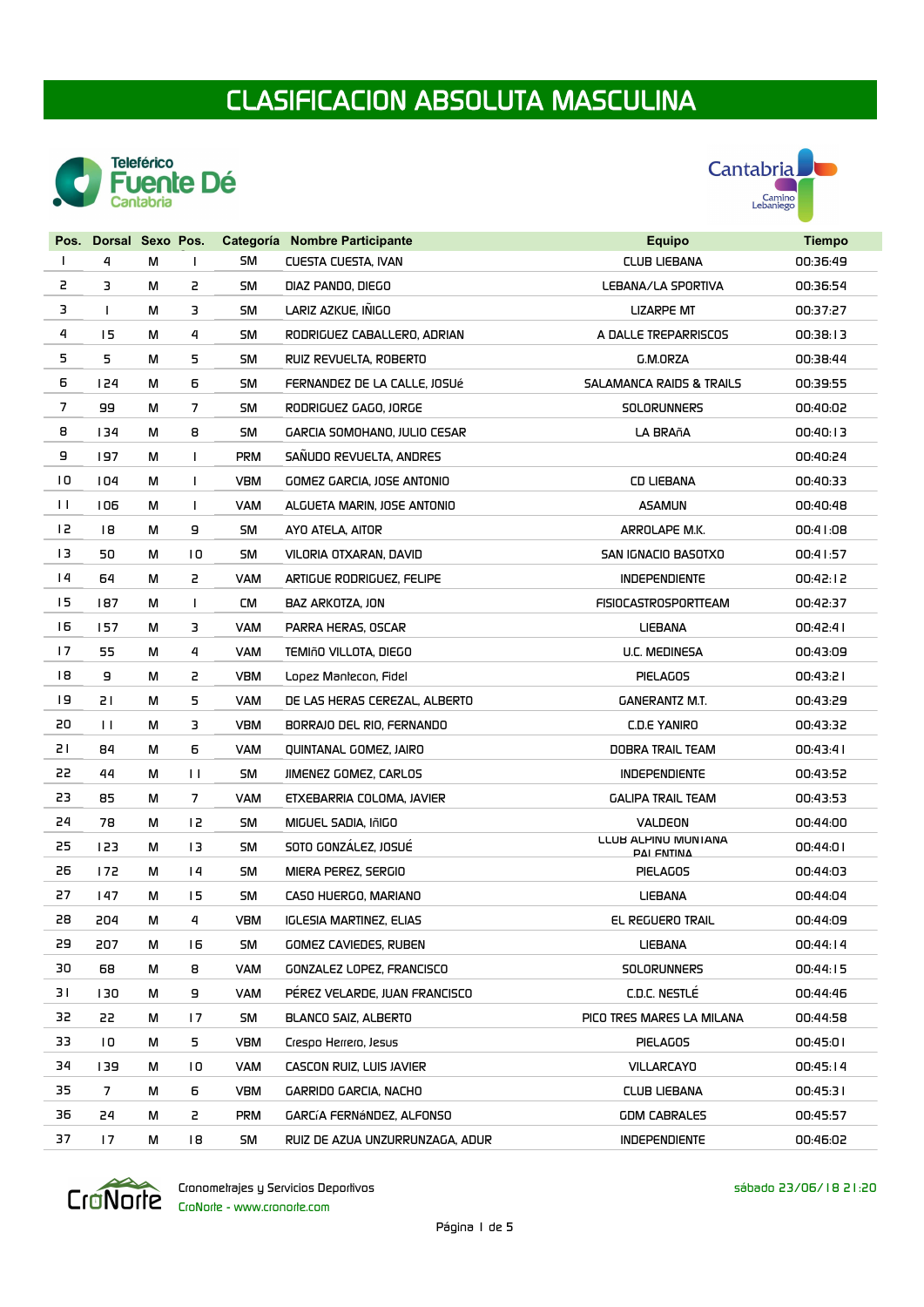



| Pos. | Dorsal Sexo Pos. |   |              |            | Categoría Nombre Participante    | <b>Equipo</b>                                   | <b>Tiempo</b> |
|------|------------------|---|--------------|------------|----------------------------------|-------------------------------------------------|---------------|
| 38   | 0                | М | 19           | SM         | MACEDO GONCALVES, JOSé           | <b>INDEPENDIENTE</b>                            | 00:46:08      |
| 39   | 188              | М | 2            | СM         | BAZ ARKOTZA, UNAI                | <b>FISIOCASTROSPORTTEAM</b>                     | 00:46:28      |
| 40   | 202              | М | $\mathbf{L}$ | VAM        | GUERRA BADIA, JORDI              | <b>GM VALLE CAMALENO</b>                        | 00:46:57      |
| 41   | 194              | М | 20           | 5M         | RALEA DIAZ, MANU                 | <b>CLUB LIEBANA</b>                             | 00:46:58      |
| 42   | 76               | М | 51           | 5M         | SOBERÓN CASADO, GUILLERMO        | LIÉBANA                                         | 00:47:07      |
| 43   | 107              | М | 12           | VAM        | GOMEZ MARUGAN, JOSE IGNACIO      | <b>LLUB DEFUKIIVU BUMBEKUS</b><br><b>MADRID</b> | 00:47:28      |
| 44   | 155              | М | 22           | SM         | <b>GOMEZ, NAHUM</b>              | LA VARA-VALENSIS                                | 00:47:37      |
| 45   | 113              | М | 23           | 5M         | IGLESIAS TORRES, JOSE MANUEL     | NOITEBRA F.C.                                   | 00:47:40      |
| 46   | 56               | М | 13           | VAM        | PUENTE PELAYO, DIEGO             | CERREDO 643                                     | 00:48:02      |
| 47   | 189              | М | з            | СM         | BAZ ARKOTZA, MIKEL               | <b>FISIOCASTROSPORTTEAM</b>                     | 00:48:02      |
| 48   | 210              | м | 24           | SM         | GOMEZ GUTIERREZ, CAYO            | <b>NINGUNO</b>                                  | 00:48:12      |
| 49   | 36               | М | 25           | 5M         | CARCAMO FOX, ANTONIO             | CONSTRUCCIONES CARCOBA                          | 00:48:17      |
| 50   | 97               | М | 26           | 5M         | GONZALEZ LOPEZ, JONATHAN         | <b>INDEPENDIENTE</b>                            | 00:48:20      |
| 51   | 206              | М | 14           | VAM        | DE PABLO MOZO, JOSE ANTONIO      | <b>RACING</b>                                   | 00:48:21      |
| 52   | 127              | М | 15           | VAM        | GOMEZ MAIZ, JUAN ANGEL           | ALPINO VENTOSO                                  | 00:48:33      |
| 53   | 70               | М | 16           | <b>VAM</b> | CANALES LIDÓN, FRANCISCO JAVIER  | A.D. SAMBURIEL                                  | 00:48:36      |
| 54   | 38               | М | 7            | <b>VBM</b> | IRAZABAL BASTERRETXEA, ASIER     | ALDATZ GORA                                     | 00:48:38      |
| 55   | 67               | М | 17           | VAM        | FERNANDEZ VEGA, FRANCISCO        | <b>CLUB LIEBANA</b>                             | 00:48:50      |
| 56   | 133              | м | 27           | SM         | IGLESIAS TORRES, JULIO           | <b>INDEPENDIENTE</b>                            | 00:48:52      |
| 57   | 49               | М | 18           | VAM        | ARRIOLA NIETO, DANIEL FERNANDO   | <b>INDEPENDIENTE</b>                            | 00:49:00      |
| 58   | 168              | М | 19           | VAM        | PUENTE VILLEGAS, SALVADOR        | KV TORRELAVEGA                                  | 00:49:27      |
| 59   | 162              | М | 20           | VAM        | TORRE DIEZ, RAMON                | ODISEA REDUCTO CABALLOS                         | 00:49:47      |
| 60   | 88               | М | 28           | SM         | PEÑA ARCE, JAVIER                | <b>ORZA</b>                                     | 00:50:01      |
| 61   | 126              | М | 29           | 5M         | CALVO ORTEGA, JUAN               | CD SOLORUNNERS VA                               | 00:50:14      |
| 62   | 20               | М | 30           | 5M         | RODRÍGUEZ GONZÁLEZ, ALBERTO      | REINOASTUR U. OVIEDO                            | 00:50:43      |
| 63   | 116              | М | 31           | <b>SM</b>  | FERNÁNDEZ RODRÍGUEZ, JOSÉ MANUEL | C.D.C. NESTLE                                   | 00:50:48      |
| 64   | 137              | м | 21           | VAM        | <b>BOO, LUIS</b>                 | TRAIL COSTA QUEBRADA                            | 00:50:53      |
| 65   | 87               | М | 8            | VBM        | BISBAL MARTÍN, JAVIER            | DENDRO COMUNIDAD TRAIL                          | 00:50:57      |
| 66   | 131              | М | 32.          | SM.        | VEGA ELIZBURU, JULEN             | <b>INDEPENDIENTE</b>                            | 00:51:14      |
| 67   | 158              | м | 22.          | VAM        | RODRIGO SAIZ, OSCAR              | TODO SUMA/MODUBEOS                              | 00:51:29      |
| 68   | 153              | м | 3.           | <b>PRM</b> | MANZARBEITIA MENDIZABAL, MIKEL   | <b>INDEPENDIENTE</b>                            | 00:51:54      |
| 69   | 143              | М | 9            | VBM        | JIMENEZ RIVERA, MANUEL           | BANDOLEROS DEL GUADARRAMA                       | 00:52:10      |
| 70   | 57               | м | 4            | PRM        | YUSTO SANCHEZ, EDUARDO           | MONTAñERO BENAVENTANO                           | 00:52:19      |
| 71   | 108              | м | 33           | 5M         | TABERNERO CORRAL, JOSE IGNACIO   | MONTAñEROS VALLISOLETANOS                       | 00:52:30      |
| 72   | 59               | м | 34           | SM         | LEJARRAGA ETXEBARRIA, ENEKO      | <b>GANGUREN</b>                                 | 00:52:34      |
| 73   | 114              | м | 23           | VAM        | SOLANA RODRIGUEZ, JOSE MANUEL    | U.D.MUñATONES                                   | 00:52:36      |
| 74   | 138              | M | 24           | VAM        | VILLOSLADA ABASCAL, LUIS         | LA VARA - VALENSYS                              | 00:52:39      |

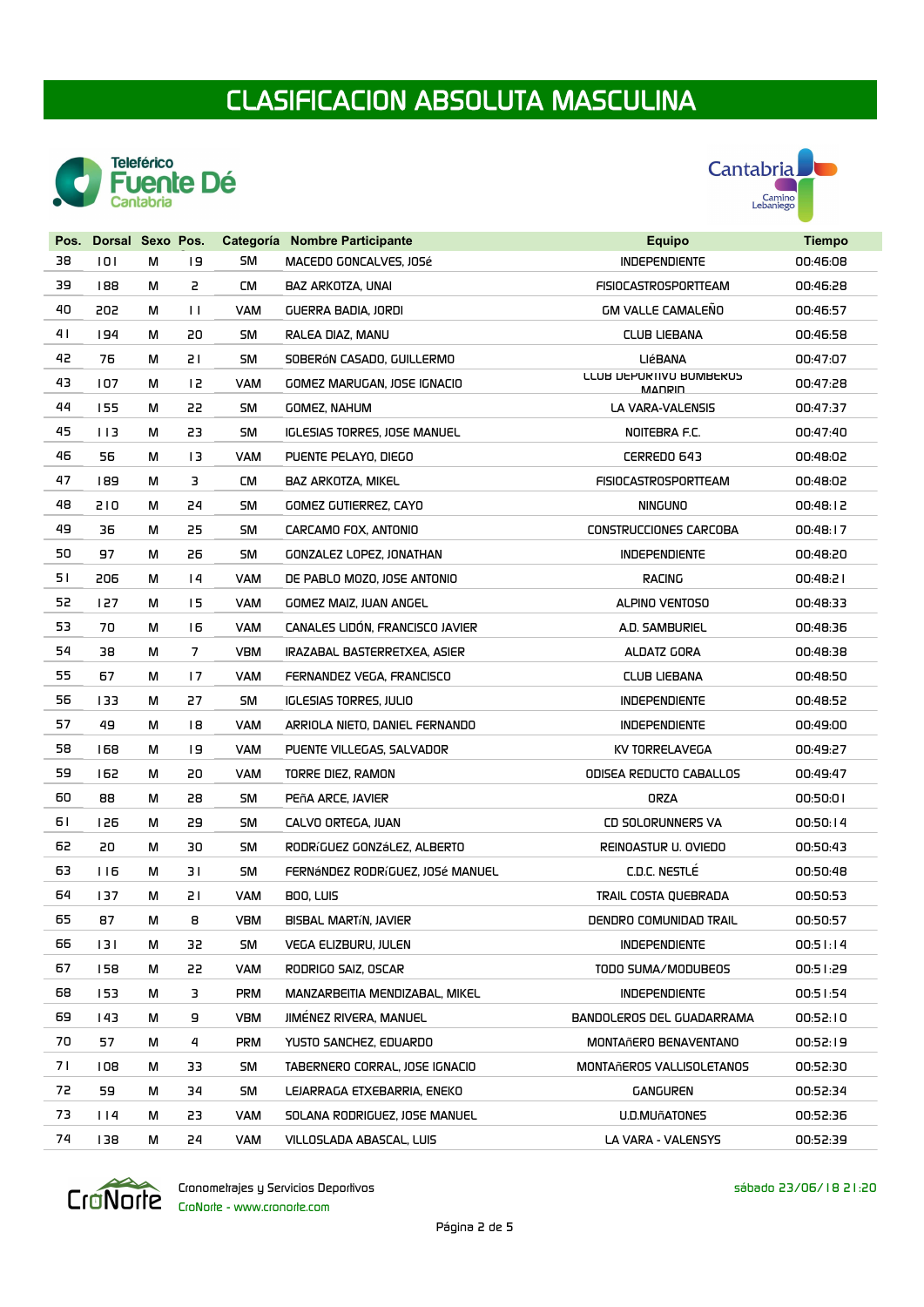



| Pos.   | Dorsal Sexo Pos. |   |              |            | Categoría Nombre Participante       | <b>Equipo</b>                            | <b>Tiempo</b> |
|--------|------------------|---|--------------|------------|-------------------------------------|------------------------------------------|---------------|
| 75     | 86               | М | 10           | <b>VBM</b> | CENDOYA GOMEZ, JAVIER               | RMC LAREDO                               | 00:52:41      |
| 76     | 128              | м | 25           | <b>VAM</b> | DE LA BELDAD TRUJILLO, JUAN ANTONIO | G.M. REINO ASTUR                         | 00:52:50      |
| 77     | 61               | м | 35           | <b>SM</b>  | SCOLAS, ÉTIENNE                     | <b>INDEPENDIENTE</b>                     | 00:53:12      |
| 78     | 119              | м | 26           | <b>VAM</b> | PALENQUE NIETO, JOSÉ MIGUEL         | ADEMCO                                   | 00:53:14      |
| 79     | 125              | М | 36           | 5M         | GIL RUIZ, JUAN                      | SAHAGÚN MUDEJAR'S RUNNERS                | 00:53:24      |
| 80     | 160              | м | 27           | <b>VAM</b> | GONZáLEZ SIMÓN, PABLO               | COSTA QUEBRADA                           | 00:53:51      |
| 81     | 118              | м | 37           | SM         | GONZáLEZ RUIZ, JOSé MARíA           | <b>CLUB DE MONTAÑA CINESIS</b>           | 00:53:57      |
| 82     | 186              | м | 4            | СM         | SANCHEZ GRACIAS, HECTOR             | <b>SPRINTSPORT</b>                       | 00:54:02      |
| 83     | 102              | м | 28           | VAM        | VELA GUTIÉRREZ, JOSE ANGEL          | <b>INDEPENDIENTE</b>                     | 00:54:06      |
| 84     | 2                | М | 38           | 5M         | SAIZ FERNANDEZ, JOSEBA              | TRAIL TEAM BIZKAIA                       | 00:54:07      |
| 85     | 164              | м | 39           | SM         | VIOTA GONZALEZ, RICARDO             | <b>INDEPENDIENTE</b>                     | 00:54:14      |
| 86     | 91               | м | 29           | VAM        | HERRERA TORAYA, JAVIER              | TRAIL COSTA QUEBRADA                     | 00:54:15      |
| 87     | 80               | М | 30           | <b>VAM</b> | SANTAMARIA SARO, ISAAC              | SE QUE PUEDO                             | 00:54:47      |
| 88     | 115              | м | 31           | VAM        | LLAMAS, JOSé MANUEL                 | <b>LABARU TRAIL</b>                      | 00:55:00      |
| 89     | 199              | м | 40           | SM         | GUTIERREZ CASILLAS, JUAN CARLOS     | <b>GM VALLE CAMALENO</b>                 | 00:56:16      |
| 90     | 151              | м | 32           | VAM        | ORTIZ GOMEZ, MIGUEL ANGEL           | RMC LAREDO                               | 00:56:58      |
| 91     | 92               | м | 33           | <b>VAM</b> | ENRIQUEZ VAZQUEZ, JESUS             | <b>C.D VILLA DE PAREDES</b>              | 00:57:11      |
| 92     | 112              | м | 34           | <b>VAM</b> | DE JUAN GUTIÉRREZ, JOSE LUIS        | <b>INDEPENDIENTE</b>                     | 00:57:20      |
| 93     | 111              | м | $\mathbf{H}$ | <b>VBM</b> | NAVAS VERDEJA, JOSE LUIS            | <b>LIEBANA</b>                           | 00:57:22      |
| 94     | 192              | м | 41           | SM         | Pacheco Pla, Jose Antonio           | PIELAGOS                                 | 00:57:23      |
| 95     | 105              | М | 12           | <b>VBM</b> | GOMEZ PEREIRA, JOSE ANTONIO         | <b>CLUB ALPINO SAMANO</b>                | 00:57:25      |
| 96     | 103              | м | 42           | SM         | VELARDE GONZALEZ, JOSE ANTONIO      | <b>SD BUELNA</b>                         | 00:57:29      |
| 97     | 181              | М | 35           | <b>VAM</b> | <b>VELO CARRAL, VICTOR MANUEL</b>   | PEÑACASTILLO RUNNING&TRAIL               | 00:57:56      |
| 98     | 58               | м | 43           | SM         | SAIZ DIEZ, EDUARDO                  | SOMOSECOPARQUE                           | 00:58:12      |
| 99     | 141              | м | 13           | <b>VBM</b> | PEREZ CORRAL, MANUEL                | <b>LIÉBANA</b>                           | 00:58:13      |
| 100    | 94               | м | 14           | <b>VBM</b> | ZAMBRUNO MUñOZ, JOAQUIN             | TRAIL COSTA QUEBRADA                     | 00:58:45      |
| 101    | 178              | м | $\mathbf{I}$ | JM         | LÓPEZ DE MOTA SOLER, VICENTE        | <b>INDEPENDIENTE</b>                     | 00:58:59      |
| 102    | 53               | М | 44           | SM.        | DE LA FUENTE BLANCO, DAVID          | CD SOLORUNNERS VALLADOLID                | 00:59:11      |
| 103    | 163              | М | 45           | 5M         | ARNAIZ SAN MILLAN, RAUL             | LLUB LA MILANA PILU IRES<br><b>MARES</b> | 00:59:16      |
| 104    | 195              | М | 15           | <b>VBM</b> | DOSAL PRADO, JESUS                  | <b>INDEPENDIENTE</b>                     | 00:59:38      |
| 105    | 152              | М | 16           | <b>VBM</b> | VELA SOTO, MIGUEL ANGEL             | <b>TRAILXTREM</b>                        | 01:00:13      |
| 106    | 120              | м | 17           | <b>VBM</b> | REVUELTA AJA, JOSé RAMON            | <b>GR CANTABRIA</b>                      | 01:00:23      |
| 107    | 16               | м | 36           | VAM        | SETIÉN EXPÓSITO, ADRIÁN             | BAJO ASóN                                | 01:00:55      |
| 108    | 180              | M | 37           | VAM        | GARCIA GONZALEZ, VICENTE            | SOLORUNNERS VALLADOLID                   | 01:01:47      |
| 109    | 109              | м | 46           | SM         | FERNANDEZ RODRIGUEZ, JOSE JAVIER    | <b>INDEPENDIENTE</b>                     | 01:02:09      |
| 110    | 198              | М | 38           | VAM        | GUTIERREZ CASILLAS, NICANOR         | <b>GM VALLE CAMALEÑO</b>                 | 01:02:42      |
| $\Box$ | 46               | M | 39           | VAM        | LOPEZ SANCHEZ, CIPRIANO             | <b>GDM CABRALES</b>                      | 01:03:08      |

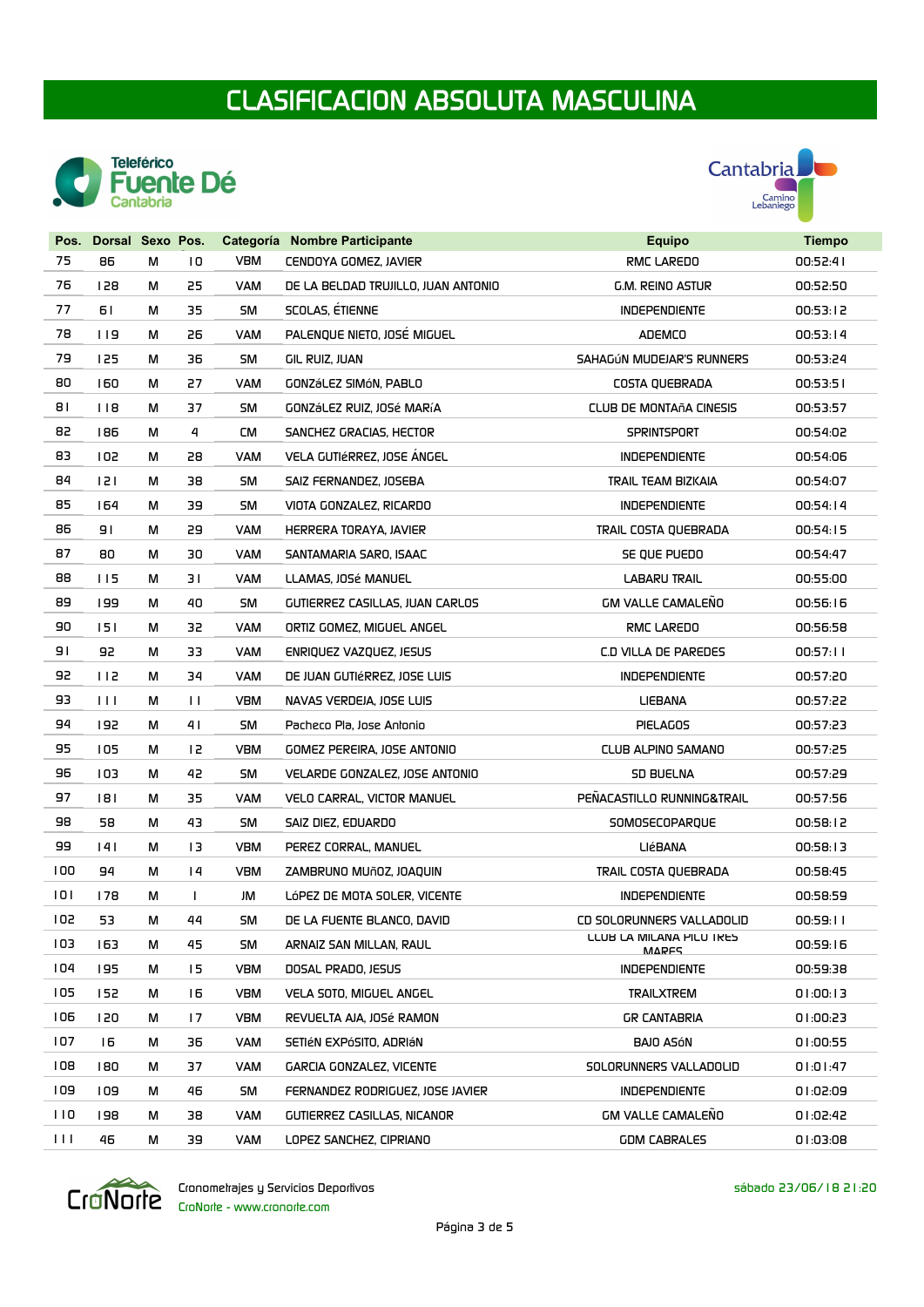



| Pos. | Dorsal Sexo Pos. |           |    |            | Categoría Nombre Participante      | <b>Equipo</b>                  | <b>Tiempo</b>         |
|------|------------------|-----------|----|------------|------------------------------------|--------------------------------|-----------------------|
| 112  | 43               | М         | 18 | <b>VBM</b> | CARLOS SANCHEZ, CARLOS             | <b>INDEPENDIENTE</b>           | 01:03:19              |
| 113  | 77               | м         | 19 | <b>VBM</b> | SOTO PADILLA, IñAKI                | POZA TRAIL                     | 01:03:41              |
| 114  | 117              | м         | 40 | <b>VAM</b> | FELIZ DE VARGAS PEREDA, JOSé MARIA | SOLORUNERS VALLADOLID          | 10:04:01              |
| 115  | 159              | м         | 5  | СM         | PRADOS POSADA, PABLO               | <b>INDEPENDIENTE</b>           | 01:04:18              |
| 116  | 69               | М         | 41 | <b>VAM</b> | ENRIQUE, FRANCISCO BORJA           | <b>INDEPENDIENTE</b>           | 01:04:45              |
| 117  | 190              | М         | 6  | СM         | PUENTE MAZA, HECTOR                | <b>G.M EL CANCHAL</b>          | 01:04:48              |
| 118  | 51               | М         | 42 | VAM        | CASADO, DAVID                      | <b>INDEPENDIENTE</b>           | 01:06:14              |
| 119  | 54               | м         | 47 | SM         | BULNES VELARDE, DAVID              | CLUB DEPORTIVO LIÉBANA         | 01:06:15              |
| 150  | 135              | М         | 48 | SM         | MERINO PEñA, KIKO                  | <b>CORRIENDOSANTANDER</b>      | 01:06:36              |
| 121  | 196              | М         | 20 | <b>VBM</b> | FUENTE GUTIERREZ, FERNANDO         | K.M. VERTICAL                  | 01:06:51              |
| 122  | 71               | м         | 51 | <b>VBM</b> | RAMIREZ CAMPOS, FRANCISXO          | <b>INDEPENDIENTE</b>           | 01:07:17              |
| 123  | 42               | м         | 49 | 5M         | RAMIREZ EXPOSITO, BORJA            | PICOS EXTREME                  | 01:07:17              |
| 124  | 89               | М         | 50 | 5M         | <b>TORCIDA DIEZ, JAVIER</b>        | <b>INDEPENDIENTE</b>           | 01:07:27              |
| 125  | 33               | м         | 51 | SM         | PEREZ RUANO, ANGEL                 | <b>INDEPENDIENTE</b>           | 01:07:33              |
| 126  | 179              | М         | 22 | <b>VBM</b> | BLANCO OJEA, VICENTE               | <b>CDE LA VARA</b>             | 01:07:40              |
| 127  | 48               | м         | 52 | 5M         | PEREZ BARREIRA, DANI               | <b>ETXEKONE</b>                | 01:09:33              |
| 128  | 110              | М         | 53 | 5M         | YUSTA ARAGÓN, JOSE LUIS            | EARTESANO.COM                  | 01:09:36              |
| 129  | 184              | м         | 54 | SM         | DE PEDRO CIMIANO, ELIO             | <b>INDEPENDIENTE</b>           | 01:09:49              |
| 130  | 73               | м         | 55 | <b>SM</b>  | LEJARRAGA ETXEBARRIA, GARIKOITZ    | <b>GANGUREN</b>                | 01:10:38              |
| 131  | 203              | м         | 43 | VAM        | RUIZ RIVAS, ESTEBAN                | <b>PIDO</b>                    | 01:10:56              |
| 132  | 144              | М         | 56 | 5M         | LOMORO MARTIN, MARCOS              | CLUB DE MONTAñA DE ASTILLERO   | 01:13:24              |
| 133  | 96               | м         | 57 | 5M         | ADAN MARTIN, JONATAN               | <b>INDEPENDIENTE</b>           | 01:14:28              |
| 134  | 193              | М         | 44 | <b>VAM</b> | <b>HERAS FUENTE, VICENTE</b>       | <b>CLUB LIEBANA</b>            | 01:14:54              |
| 135  | 154              | м         | 45 | VAM        | PINDADO ZáRATE, NACHO              | ENTRENA VALLADOLID             | 01:15:16              |
| 136  | 31               | М         | 58 | SM         | HUERTA ROCES, ANDRES               | <b>GM REINOASTUR U. OVIEDO</b> | 01:16:30              |
| 137  | 12               | М         | 59 | 5M         | GARRIDO, JORGE                     | PICOS XTREME                   | 01:18:06              |
| 138  | 140              | м         | 46 | <b>VAM</b> | MARTIN MARTINEZ, LUIS MIGUEL       | <b>CLUB ALPINO SAMANO</b>      | 0! : 18:08            |
| 139  | 171              | M         | 47 | <b>VAM</b> | GUTIÉRREZ, SERGIO                  | <b>INDEPENDIENTE</b>           | 01:19:35              |
| 140  | 52               | М         | 48 | <b>VAM</b> | DE LA ROSA MARIñO, DAVID           | <b>INDEPENDIENTE</b>           | 01:21:33              |
| 4    | 60               | М         | 2  | JM         | BESOY VELEZ, ENRIQUE               | <b>LIEBANA</b>                 | 01:24:06              |
| 142  | 13               | М         | 23 | <b>VBM</b> | ALLENDE BRIZ, HIGINIO              | <b>LIEBANA</b>                 | 01:26:46              |
| 143  | 93               | М         | 49 | VAM        | GARCÍA ALONSO, JESÚS               | <b>INDEPENDIENTE</b>           | 01:30:48              |
| 144  | 173              | М         | 60 | SM         | MARTÍNEZ ARNAIZ, SERGIO            | <b>INDEPENDIENTE</b>           | 01:33:46              |
| 145  | 129              | M         | 24 | <b>VBM</b> | ANTON MORENO, JUAN CARLOS          | <b>INDEPENDIENTE</b>           | 0!:44:01              |
| Pos. | <b>Dorsal</b>    | Sexo Pos. |    |            | Categoría Nombre Participante      | <b>Equipo</b>                  | <b>Tiempo</b>         |
| L    | 4                | М         |    | VAM        | ESCUDERO MARTINEZ, ADRIAN          | <b>CHORAVIDES</b>              | $\mathbb{Z}$          |
| 2    | 19               | М         |    | <b>SM</b>  | DE LA TORRE AGÜEROS, ALBERTO       | ZORRUCOS TRAIL                 | $\mathbb{Z}^{\times}$ |



CroNorte - www.cronorte.com Cronometrajes y Servicios Deportivos sábado 23/06/18 21:20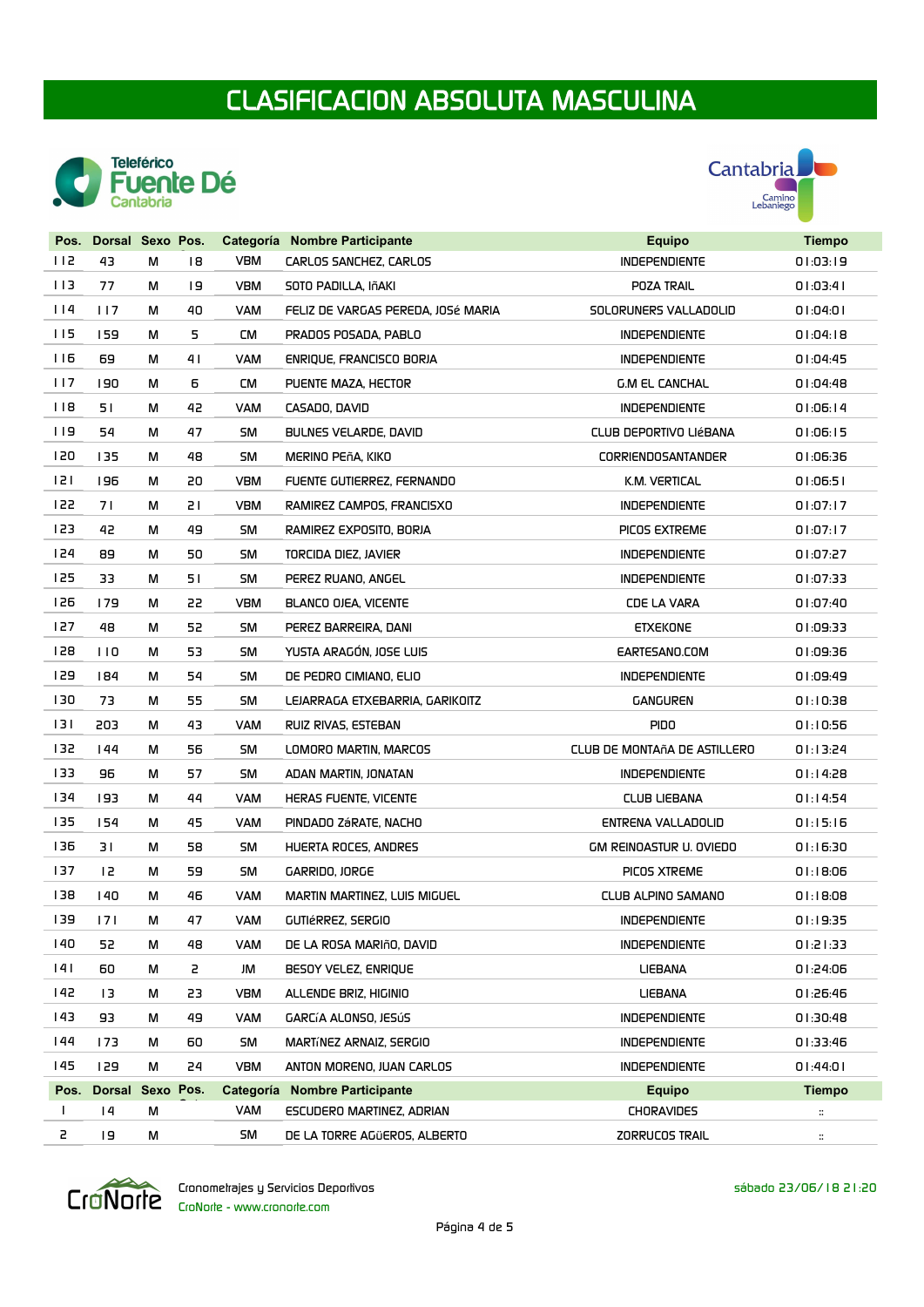



| Pos.           | <b>Dorsal</b> | Sexo Pos. |            | Categoría Nombre Participante   | <b>Equipo</b>              | <b>Tiempo</b>        |
|----------------|---------------|-----------|------------|---------------------------------|----------------------------|----------------------|
| з              | 32            | M         | 5M         | <b>GUBERT, ANDREU</b>           | <b>UEC TORTOSA</b>         | $\ddot{a}$           |
| 4              | 34            | M         | <b>SM</b>  | ALONSO BERBES, ANGEL            | <b>LOS URRIELES</b>        | $\ddot{a}$           |
| 5              | 37            | M         | <b>SM</b>  | ESTEBAN ATUTXA, ARITZ           | <b>ORKATZAK</b>            | $\ddot{a}$           |
| 6              | 65            | M         | SM.        | IGLESIAS RODRIGUEZ, FELIPE      | LA ESCALERILLA             | $\ddot{a}$           |
| $\overline{7}$ | 66            | M         | <b>VAM</b> | ORTIZ RUIZ, FLORENTINO          | MTB TORRELAVEGA            | $\ddot{a}$           |
| 8              | 81            | M         | <b>VAM</b> | MERINO GARCÍA, ISMAEL           | CDE TRAIL COSTA OUEBRADA   | $\ddot{ }$           |
| 9              | 90            | M         | <b>SM</b>  | BOLADO BENEDICTO, JAVIER        | <b>INDEPENDIENTE</b>       | $\ddot{a}$           |
| 10             | 95            | м         | <b>VBM</b> | MADARIAGA LARRABEITI, JON ANDER | LEZAMA GAILUR MENDI TALDEA | $\ddot{a}$           |
| $\mathbf{L}$   | 98            | M         | SM         | REMENTERÍA DIEGO, JORGE         | ZORRUCOS TRAIL             | $\ddot{a}$           |
| 12             | 100           | M         | <b>VBM</b> | CASAS MURIEL, JOSE              | ALPINO SAMANO              | $\ddot{}}$           |
| 13             | 132           | M         | <b>SM</b>  | GARCIA MORODO, JULIAN           | ZORROS TEAM                | $\ddot{a}$           |
| 14             | 142           | M         | SM.        | RODRIGUEZ, MANUEL               | <b>INDEPENDIENTE</b>       | $\ddot{}}$           |
| 15             | 150           | M         | <b>VBM</b> | DEL TIO SANCHEZ, MIGUEL ANGEL   | <b>ITXAS-ARGIA</b>         | $\ddot{a}$           |
| 16             | 166           | М         | 5M         | ANTON ORTIZ, RUBEN              | CD 0Z0NO                   | $\ddot{\phantom{a}}$ |
| 17             | 167           | M         | <b>VAM</b> | ALVAREZ 50TO, RUBEN             | CLUB DE MONTAÑA OJANCO     | $\ddot{ }$           |
| 18             | 175           | M         | JM         | GONZALEZ BENITO, TRISTÁN        | <b>INDEPENDIENTE</b>       | $\ddot{\phantom{a}}$ |
| 19             | 182           | М         | <b>VAM</b> | GARCIA LUPARDO, XABI            | <b>INDEPENDIENTE</b>       | $\ddot{}}$           |
| 20             | 183           | M         | SM         | PEREZ IBAñEZ, ZIGOR             | <b>UBIETAMENDI</b>         | $\ddot{a}$           |
| 51             | 201           | М         | SM         | BESOY PRADOS, SERGIO            | <b>GM VALLE CAMALENO</b>   | $\ddot{ }$           |

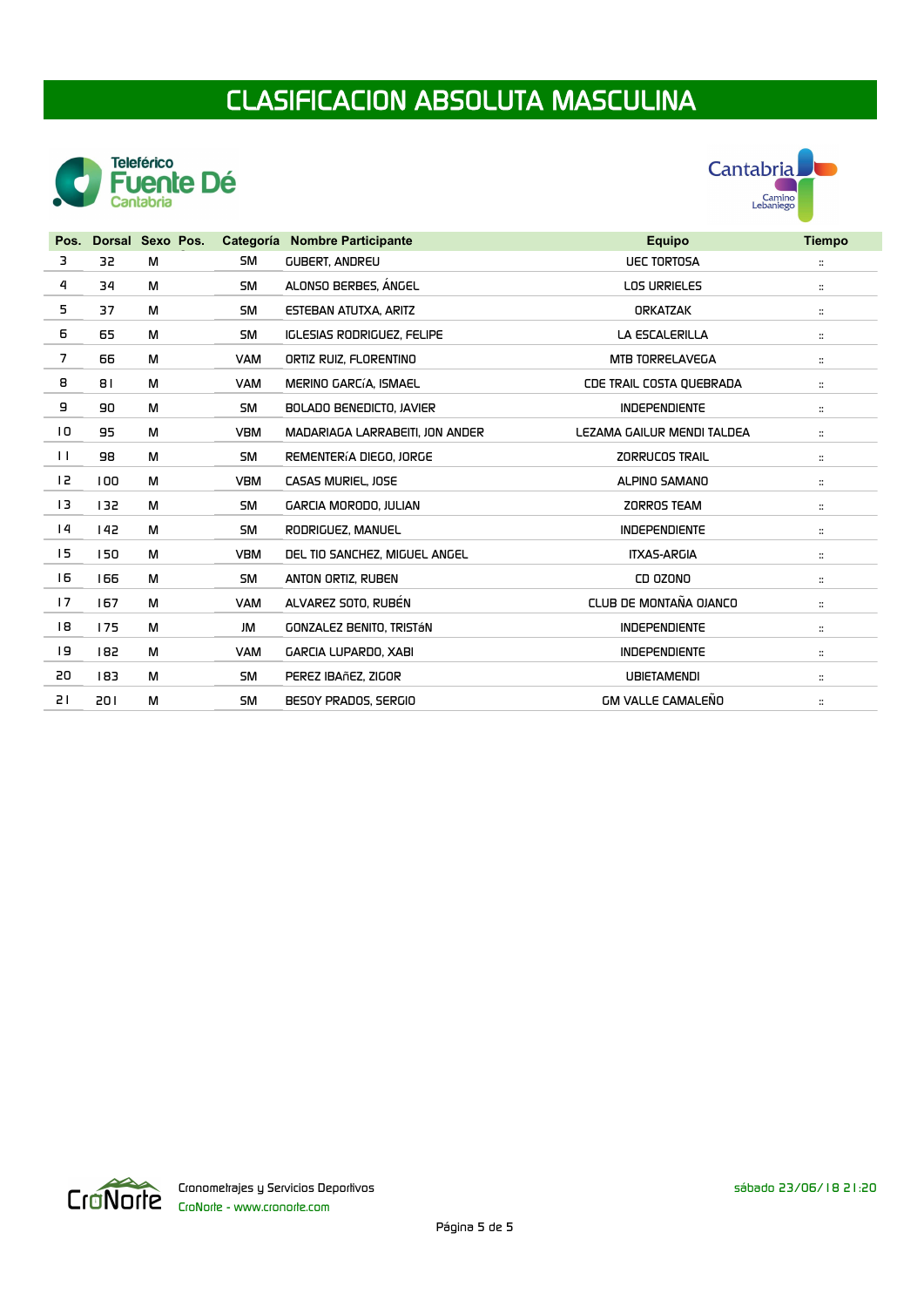# CLASIFICACION ABSOLUTA FEMENINA





| Pos.           | Dorsal Sexo Pos. |    |                |            | Categoría Nombre Participante | <b>Equipo</b>               | <b>Tiempo</b> |
|----------------|------------------|----|----------------|------------|-------------------------------|-----------------------------|---------------|
| $\mathbf{I}$   | 2                | F  | I.             | SF         | MAIORA ELIZONDO, MAITE        | <b>LIZARPE MK</b>           | 00:43:50      |
| 2              | 30               | F  | 2              | SF         | GARAY ZARRAGA, ANDREA         | ZORTZIETAKOAK               | 00:46:07      |
| 3              | 72               | F  | $\mathbf{I}$   | <b>VAF</b> | SANCHEZ CABEZAS, GABRIELA     | INVERSETEAMS-SOLORUNNERS    | 00:47:09      |
| 4              | 146              | F. | 2              | <b>VAF</b> | GUTIERREZ VAZQUEZ, MARIAN     | <b>INDEPENDIENTE</b>        | 00:50:19      |
| 5              | 136              | F  | 3              | SF         | IBAñEZ GONZáLEZ, LUCIA        | LA MILANA PICO TRES MARES   | 00:51:16      |
| 6              | 82               | F. | 4              | SF         | GALFARSORO, ITSASNE           | KULUM SPORT                 | 00:52:02      |
| $\overline{7}$ | 47               | F. | 5              | SF         | SERNA MIRONES, CRISTINA       | <b>LIÉBANA</b>              | 00:52:23      |
| 8              | 39               | F  | $\mathsf{I}$   | <b>VBF</b> | OCHOA SAN EMETERIO, ASUN      | <b>INDEPENDIENTE</b>        | 00:55:28      |
| 9              | 6                | F  | 3              | <b>VAF</b> | RUSSELL SUáREZ, VIOLETA       | <b>CLUB LIÉBANA</b>         | 00:56:40      |
| 10             | 83               | F  | 4              | <b>VAF</b> | ALONSO CASTIñEIRA, IZARO      | ALPINO SAMANO               | 00:56:53      |
| $\mathbf{H}$   | 26               | F. | 6              | SF         | PéREZ PELAYO, ALMUDENA        | <b>SPRINT SPORT</b>         | 00:57:44      |
| 12             | 205              | F. | $\overline{7}$ | SF         | AZPILIGUETA, ANA              |                             | 00:59:45      |
| 13             | 35               | F  | 8              | SF         | TEJEDOR SAIZ, ANGELA          | <b>INDEPENDIENTE</b>        | 00:59:54      |
| 4              | 29               | F  | 9              | SF         | PORTILLO MUÑOZ, ANA CRISTINA  | SOLORUNNERS VALLADOLID      | 01:01:45      |
| 15             | 79               | F  | 10             | SF         | ORMAZABAL VELEZ, IRATI        | <b>INDEPENDIENTE</b>        | 01:01:46      |
| 16             | 169              | F. | 5              | <b>VAF</b> | DE PABLO LUCAS, SANDRA        | TODO SUMA                   | 01:02:36      |
| 17             | 62               | F. | $\mathbf{H}$   | 5F         | CABELLO LóPEZ, EVA MARIA      | FISIOCASTROSPORT TEAM       | 01:02:58      |
| 18             | 156              | F  | 6              | <b>VAF</b> | GOMEZ PARAMIO, NEREA          | SELER UNIVEST TRIATLON TEAM | 01:04:37      |
| 19             | 25               | F. | $\overline{7}$ | <b>VAF</b> | FERNANDEZ ZAMARRON, ALICIA    | <b>INDEPENDIENTE</b>        | 01:04:56      |
| 20             | 23               | F. | 12             | SF         | FERNANDEZ COLLADO, ALEXANDRA  | LIEBANA                     | 01:05:51      |
| 21             | 185              | F  | $\mathsf{I}$   | JF         | FERNANDEZ GONZALEZ, MARIA     | <b>FISIOCASTROSPORTTEAM</b> | 01:06:30      |
| 22             | 122              | F  | 2              | <b>VBF</b> | LLAMAS CASTRO, JOSEFINA       | INTELIGENT INTERVAL         | 01:06:46      |
| 23             | 149              | F  | 8              | <b>VAF</b> | GARCÍA DEL OLMO, MERCHE       | TRAIL COSTA QUEBRADA        | 01:08:35      |
| 24             | 27               | F. | 9              | <b>VAF</b> | HERNANDEZ CALVO, ANA          | SOMOS ECOPARQUE             | 01:08:37      |
| 25             | 174              | F. | 10             | <b>VAF</b> | ROMERO CASTRO, SUSANA         | <b>CD LIEBANA</b>           | 01:09:37      |
| 26             | 45               | F. | $\mathbf{H}$   | <b>VAF</b> | ANDRéS GONZáLEZ, CARMEN       | <b>SOLORUNNERS</b>          | 01:12:20      |
| 27             | 177              | F  | 12             | <b>VAF</b> | GONZALEZ RIVAS, VERONICA      | <b>ADALLE</b>               | 01:12:50      |
| 28             | 148              | F. | 13             | 5F         | KAZIMIERCZAK. MARTHA          | A DALLE TREPARRISCOS        | 01:12:51      |
| 29             | 161              | F. | 14             | SF         | MIRALLES ERADES., PILAR       | <b>INDEPENDIENTE</b>        | 01:12:52      |
| 30             | 165              | F. | 13.            | <b>VAF</b> | GONZáLEZ GILBAJA, ROCÍO       | CDSOLORUNNERS VALLADOLID    | 01:17:28      |
| 31             | 40               | F. | 4              | <b>VAF</b> | DIEZ RODRIGUEZ, ASUN          | <b>SOLORUNNERS</b>          | 01:18:56      |
| 32             | 170              | F. | 15.            | <b>VAF</b> | NOVOA DIAZ, SARA              | <b>SOLORUNNERS</b>          | 01:20:31      |
| 33             | 75               | F. | 15             | SF         | GROOSCORS, GISELA             | <b>INDEPENDIENTE</b>        | 01:24:43      |
| 34             | 191              | F. |                | CF         | GONZALEZ MANTECON, LIDIA      | <b>SPRINTSPORT</b>          | 01:25:04      |
| 35             | 145              | F. | 2              | JF         | GALAN SANCHEZ, MARIA          | LA ESCALERILLA              | 01:26:09      |
| 36             | 74               | F. | 16             | 5F         | FARRERAS GONZALEZ, GEORGINA   | <b>UBIETAMENDI</b>          | 01:26:54      |
| 37             | 63               | F. | 17             | <b>SF</b>  | BRAÑA GONZALEZ, FATIMA        | <b>INDEPENDIENTE</b>        | 01:36:25      |



Cronometrajes y Servicios De<br>Cronorte - www.cronorte.com Cronometrajes y Servicios Deportivos sábado 23/06/18 21:21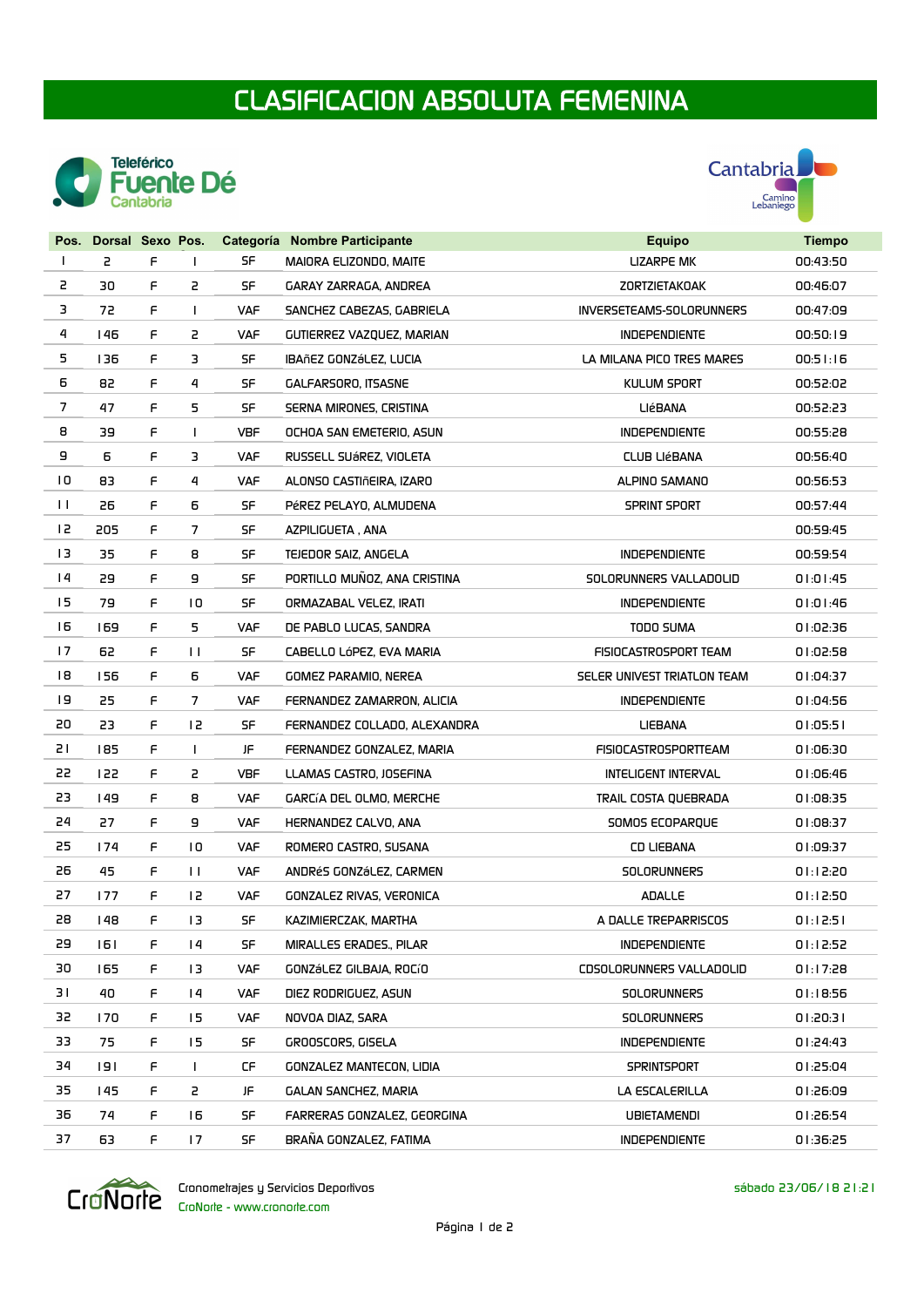# CLASIFICACION ABSOLUTA FEMENINA





| Pos. |     | Dorsal Sexo Pos. |            | Categoría Nombre Participante | <b>Equipo</b>            | Tiempo                                   |
|------|-----|------------------|------------|-------------------------------|--------------------------|------------------------------------------|
|      | 8   |                  | <b>VAF</b> | CARBAJO GARCIA, LEIRE         | <b>CLUB LIEBANA</b>      | $\ddot{}}$                               |
|      | 28  | F                | 5F         | PORTOLES HERNANDEZ, ANA       | <b>INDEPENDIENTE</b>     | $\bullet\bullet$<br>$\ddotsc$            |
|      | 41  | F                | <b>VAF</b> | DE LA HORRA GARCIA, BERTA     | <b>NINGUNO</b>           | $\bullet\bullet$<br>$\ddotsc$            |
|      | -76 | F                | <b>VAF</b> | DE CASTRO LOMBERA, VERONICA   | HARRAPARIAK MENDI KLUBA  | $\bullet\bullet$<br>$\dddot{\bullet}$    |
|      | 200 |                  | VAF        | SALVADOR GONZALEZ, ELENA      | <b>GM VALLE CAMALENO</b> | $\bullet\bullet$<br>$\ddot{\phantom{0}}$ |

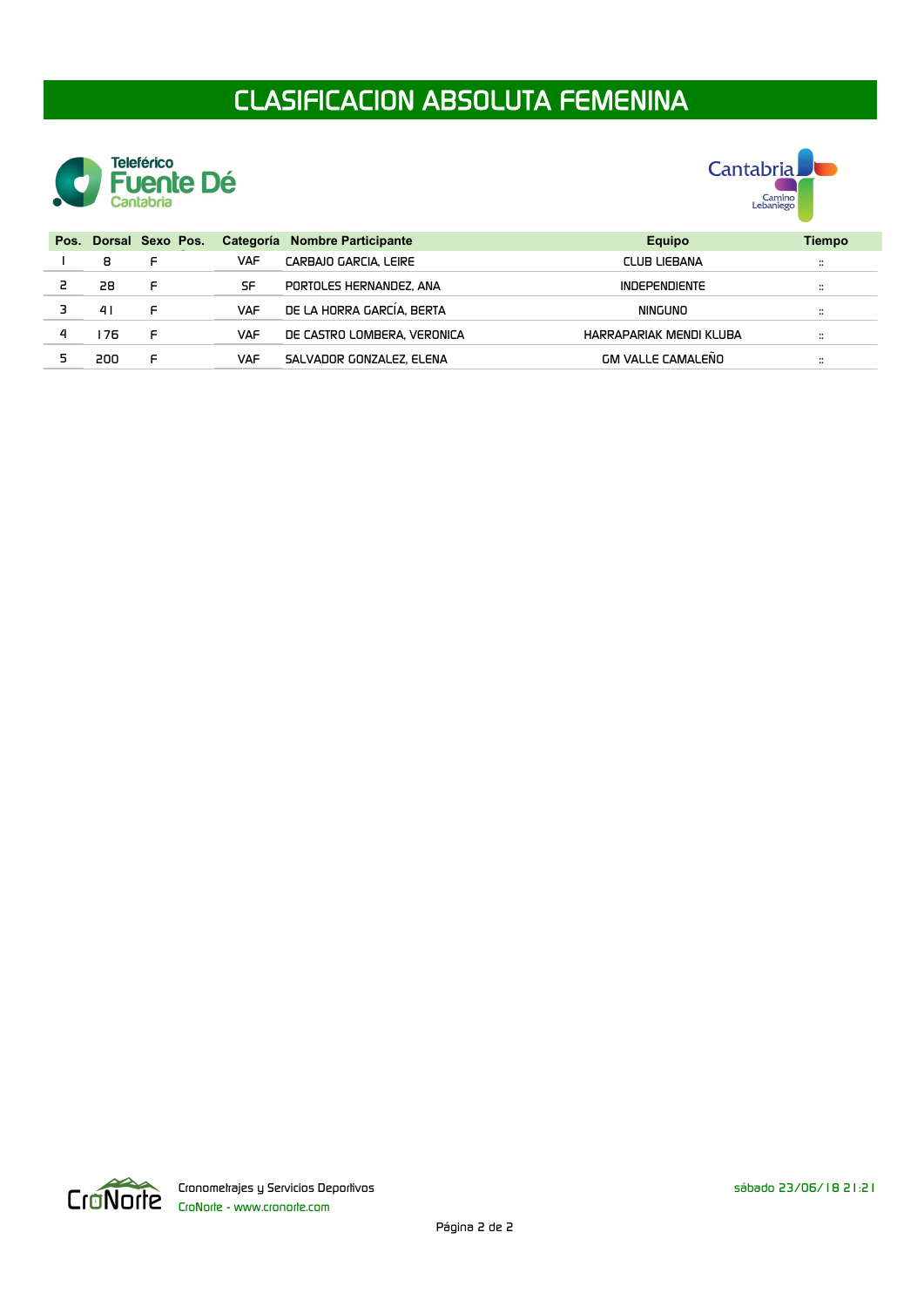

## KM VERTICAL FUENTE DE



#### SENIOR - F

|         | Pos.Cal. P.Gen. Dorsal Sexo |     |    | <b>Nombre</b>                | Equipo / Club                                | Regional FCDME           | Tiempo   |
|---------|-----------------------------|-----|----|------------------------------|----------------------------------------------|--------------------------|----------|
|         | 22                          | 2   | F  | MAIORA ELIZONDO, MAITE       | <b>LIZARPE MK</b>                            |                          | 00:43:50 |
| 2       | 39                          | 30  | F  | <b>GARAY ZARRAGA, ANDREA</b> | ZORTZIETAKOAK                                |                          | 00:46:07 |
| з       | 45                          | 72  | F  | SANCHEZ CABEZAS, GABRIELA    | INVERSETEAMS-SOLORUNNER<br>s                 |                          | 00:47:09 |
| 4       | 65                          | 146 | F  | GUTIERREZ VAZOUEZ, MARIAN    | <b>INDEPENDIENTE</b>                         |                          | 00:50:19 |
| 5       | 71                          | 136 | F  | IBAñEZ GONZáLEZ, LUCIA       | LA MILANA PICO TRES MARES                    | FCDME (Cantabria)        | 00:51:16 |
| 6       | 74                          | 82  | F  | GALFARSORO, ITSASNE          | <b>KULUM SPORT</b>                           |                          | 00:52:02 |
| 7       | 77                          | 47  | F. | SERNA MIRONES, CRISTINA      | <b>LIÉBANA</b>                               | <b>FCDME</b> (Cantabria) | 00:52:23 |
| 8       | 96                          | 39  | F  | OCHOA SAN EMETERIO, ASUN     | <b>INDEPENDIENTE</b>                         |                          | 00:55:28 |
| 9       | 98                          | 6   | F  | RUSSELL SUáREZ, VIOLETA      | <b>CLUB LIÉBANA</b>                          | FCDME (Cantabria)        | 00:56:40 |
| 10      | 99                          | 83  | F  | ALONSO CASTIÑEIRA, IZARO     | ALPINO SAMANO                                |                          | 00:56:53 |
| $\perp$ | 107                         | 26  | F. | Pérez Pelayo, Almudena       | SPRINT SPORT                                 | FCDME (Cantabria)        | 00:57:44 |
| 12      | 116                         | 205 | F  | AZPILIGUETA, ANA             |                                              |                          | 00:59:45 |
| 13      | 117                         | 35  | F  | TEJEDOR SAIZ, ANGELA         | <b>INDEPENDIENTE</b>                         |                          | 00:59:54 |
| 4       | 2                           | 29  | F  | PORTILLO MUÑOZ, ANA CRISTINA | SOLORUNNERS VALLADOLID                       |                          | 01:01:45 |
| 15      | 122                         | 79  | F  | ORMAZABAL VELEZ, IRATI       | <b>INDEPENDIENTE</b>                         |                          | 01:01:46 |
| 16      | 125                         | 169 | F  | DE PABLO LUCAS, SANDRA       | TODO SUMA                                    |                          | 01:02:36 |
| 17      | 127                         | 62  | F  | CABELLO LÓPEZ, EVA MARIA     | FISIOCASTROSPORT TEAM                        | <b>FCDME</b> [Cantabria] | 01:02:58 |
| 18      | 133                         | 156 | F  | <b>GOMEZ PARAMIO, NEREA</b>  | <b>SELER UNIVEST TRIATLON</b><br><b>TEAM</b> |                          | 01:04:37 |
| 19      | 136                         | 25  | F  | FERNANDEZ ZAMARRON, ALICIA   | <b>INDEPENDIENTE</b>                         |                          | 01:04:56 |
| 20      | 137                         | 23  | F  | FERNANDEZ COLLADO, ALEXANDRA | <b>LIEBANA</b>                               | FCDME (Cantabria)        | 01:05:51 |
| 21      | 142                         | 122 | F  | LLAMAS CASTRO, JOSEFINA      | <b>INTELIGENT INTERVAL</b>                   |                          | 01:06:46 |
| 22      | 149                         | 149 | F  | GARCÍA DEL OLMO, MERCHE      | TRAIL COSTA QUEBRADA                         | FCDME (Cantabria)        | 01:08:35 |
| 23      | 150                         | 27  | F  | HERNANDEZ CALVO, ANA         | SOMOS ECOPARQUE                              |                          | 01:08:37 |
| 24      | 153                         | 174 | F  | ROMERO CASTRO, SUSANA        | <b>CD LIEBANA</b>                            | FCDME (Cantabria)        | 01:09:37 |
| 25      | 157                         | 45  | F  | ANDRéS GONZáLEZ, CARMEN      | <b>SOLORUNNERS</b>                           |                          | 01:12:20 |
| 26      | 158                         | 177 | F  | GONZALEZ RIVAS, VERONICA     | <b>ADALLE</b>                                | FCDME (Cantabria)        | 01:12:50 |
| 27      | 159                         | 148 | F  | KAZIMIERCZAK, MARTHA         | A DALLE TREPARRISCOS                         | FCDME (Cantabria)        | 01:12:51 |
| 28      | 160                         | 161 | F  | MIRALLES ERADES., PILAR      | INDEPENDIENTE                                |                          | 01:12:52 |
| 29      | 166                         | 165 | F. | GONZáLEZ GILBAJA, ROCIO      | CD50L0RUNNER5<br>VALLADOLID                  |                          | 01:17:28 |
| 30      | 169                         | 40  | F  | DIEZ RODRIGUEZ, ASUN         | <b>SOLORUNNERS</b>                           |                          | 01:18:56 |
| 31      | 7                           | 170 | F. | NOVOA DIAZ, SARA             | <b>SOLORUNNERS</b>                           |                          | 01:20:31 |
| 32      | 174                         | 75  | F  | GROOSCORS, GISELA            | <b>INDEPENDIENTE</b>                         |                          | 01:24:43 |
| 33      | 178                         | 74  | F  | FARRERAS GONZALEZ, GEORGINA  | UBIETAMENDI                                  |                          | 01:26:54 |
| 34      | 181                         | 63  | F  | BRAÑA GONZALEZ, FATIMA       | <b>INDEPENDIENTE</b>                         |                          | 01:36:25 |
|         |                             |     |    |                              |                                              |                          |          |

|     |   | CARBAJO GARCIA. LEIRE     | <b>CLUB LIEBANA</b> | FCDME (Cantabria) | $\bullet\bullet$<br>$\ddot{\phantom{0}}$ |
|-----|---|---------------------------|---------------------|-------------------|------------------------------------------|
| י 4 | F | DE LA HORRA GARCIA. BERTA | NINGUNO             |                   | <br>$\ddot{\phantom{0}}$                 |
| 28  |   | PORTOLES HERNANDEZ, ANA   | INDEPENDIENTE       |                   | $\bullet\bullet$<br>$\ddot{\phantom{0}}$ |

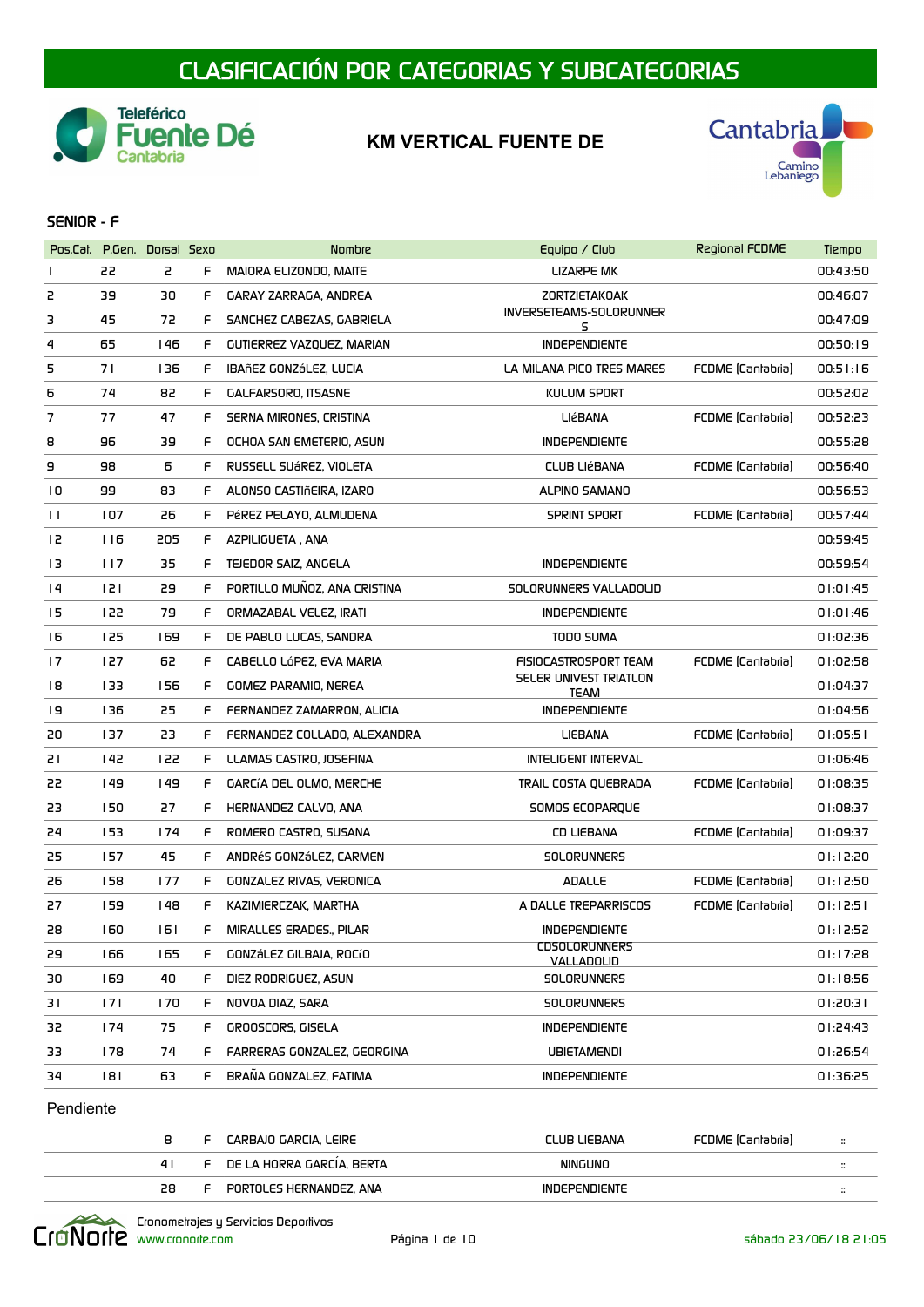

## KM VERTICAL FUENTE DE



#### SENIOR - F

| Pos.Cal. P.Gen. Dorsal Sexo |      |     | <b>Nombre</b>               | Equipo / Club            | Regional FCDME    | Tiempo       |
|-----------------------------|------|-----|-----------------------------|--------------------------|-------------------|--------------|
| Pendiente                   |      |     |                             |                          |                   |              |
|                             | 176. | - F | DE CASTRO LOMBERA. VERONICA | HARRAPARIAK MENDI KLUBA  | FCDME (Cantabria) | $\ddot{ }$ : |
|                             | 200  | F.  | SALVADOR GONZALEZ. ELENA    | <b>GM VALLE CAMALENO</b> | FCDME (Cantabria) | $\mathbb{R}$ |

| Pos.Cal. P.Gen. Dorsal Sexo |              |              |   | Nombre                        | Equipo / Club                                  | Regional FCDME           | Tiempo   |
|-----------------------------|--------------|--------------|---|-------------------------------|------------------------------------------------|--------------------------|----------|
|                             |              | 4            | М | <b>CUESTA CUESTA, IVAN</b>    | <b>CLUB LIEBANA</b>                            | FCDME (Cantabria)        | 00:36:49 |
| 5                           | 2            | 3            | M | DIAZ PANDO, DIEGO             | LEBANA/LA SPORTIVA                             | <b>FCDME</b> (Cantabria) | 00:36:54 |
| з                           | 3            | $\mathbf{I}$ | М | LARIZ AZKUE, INIGO            | <b>LIZARPE MT</b>                              |                          | 00:37:27 |
| 4                           | 4            | 15           | м | RODRIGUEZ CABALLERO, ADRIAN   | A DALLE TREPARRISCOS                           | FCDME (Cantabria)        | 00:38:13 |
| 5                           | 5            | 5            | М | RUIZ REVUELTA, ROBERTO        | G.M.ORZA                                       | FCDME (Cantabria)        | 00:38:44 |
| 6                           | 6            | 124          | М | FERNANDEZ DE LA CALLE, JOSUé  | SALAMANCA RAIDS & TRAILS                       |                          | 00:39:55 |
| 7                           | 7            | 99           | М | RODRIGUEZ GAGO, JORGE         | <b>SOLORUNNERS</b>                             |                          | 00:40:02 |
| 8                           | 8            | 134          | м | GARCIA SOMOHANO, JULIO CESAR  | LA BRAñA                                       |                          | 00:40:13 |
| 9                           | 9            | 197          | м | SANUDO REVUELTA, ANDRES       |                                                | FCDME (Cantabria)        | 00:40:24 |
| 10                          | 10           | 104          | м | GOMEZ GARCIA, JOSE ANTONIO    | <b>CD LIEBANA</b>                              | FCDME (Cantabria)        | 00:40:33 |
| $\mathbf{H}$                | $\mathbf{L}$ | 106          | М | ALGUETA MARIN, JOSE ANTONIO   | <b>ASAMUN</b>                                  |                          | 00:40:48 |
| 12                          | 12           | 18           | м | AYO ATELA, AITOR              | ARROLAPE M.K.                                  |                          | 00:41:08 |
| 13                          | 13           | 50           | м | VILORIA OTXARAN, DAVID        | SAN IGNACIO BASOTXO                            |                          | 00:41:57 |
| 14                          | 4            | 64           | м | ARTIGUE RODRIGUEZ, FELIPE     | <b>INDEPENDIENTE</b>                           |                          | 00:42:12 |
| 15                          | 16           | 157          | м | PARRA HERAS, OSCAR            | <b>LIEBANA</b>                                 | FCDME (Cantabria)        | 00:42:41 |
| 16                          | 17           | 55           | м | TEMIÑO VILLOTA, DIEGO         | U.C. MEDINESA                                  |                          | 00:43:09 |
| 17                          | 8            | 9            | м | Lopez Maniecon, Fidel         | PIELAG05                                       | FCDME (Cantabria)        | 00:43:21 |
| 18                          | 19           | 51           | м | DE LAS HERAS CEREZAL, ALBERTO | GANERANTZ M.T.                                 |                          | 00:43:29 |
| 19                          | 20           | $\mathbf{L}$ | M | BORRAJO DEL RIO, FERNANDO     | <b>C.D.E YANIRO</b>                            | <b>FCDME</b> (Cantabria) | 00:43:32 |
| 20                          | 21           | 84           | М | QUINTANAL GOMEZ, JAIRO        | DOBRA TRAIL TEAM                               |                          | 00:43:41 |
| 21                          | 23           | 44           | М | JIMENEZ GOMEZ, CARLOS         | <b>INDEPENDIENTE</b>                           |                          | 00:43:52 |
| 22                          | 24           | 85           | м | ETXEBARRIA COLOMA, JAVIER     | <b>GALIPA TRAIL TEAM</b>                       |                          | 00:43:53 |
| 23                          | 25           | 78           | М | MIGUEL SADIA, IÑIGO           | VALDEON                                        |                          | 00:44:00 |
| 24                          | 26           | 123          | М | SOTO GONZALEZ, JOSUE          | <b>CLUB ALPINO MONTANA</b><br><b>PALENTINA</b> |                          | 00:44:01 |
| 25                          | 27           | 172          | м | MIERA PEREZ, SERGIO           | PIELAG05                                       | FCDME (Cantabria)        | 00:44:03 |
| 26                          | 28           | 147          | М | CASO HUERGO, MARIANO          | <b>LIEBANA</b>                                 |                          | 00:44:04 |
| 27                          | 29           | 204          | м | IGLESIA MARTINEZ, ELIAS       | EL REGUERO TRAIL                               |                          | 00:44:09 |
| 28                          | 30           | 207          | м | GOMEZ CAVIEDES, RUBEN         | <b>LIEBANA</b>                                 |                          | 00:44:14 |
| 29                          | 31           | 68           | М | GONZALEZ LOPEZ, FRANCISCO     | <b>SOLORUNNERS</b>                             |                          | 00:44:15 |
| 30                          | 32           | 130          | М | PÉREZ VELARDE, JUAN FRANCISCO | C.D.C. NESTLÉ                                  | FCDME (Cantabria)        | 00:44:46 |
| 31                          | 33           | 22           | м | BLANCO SAIZ, ALBERTO          | PICO TRES MARES LA MILANA                      | FCDME (Cantabria)        | 00:44:58 |

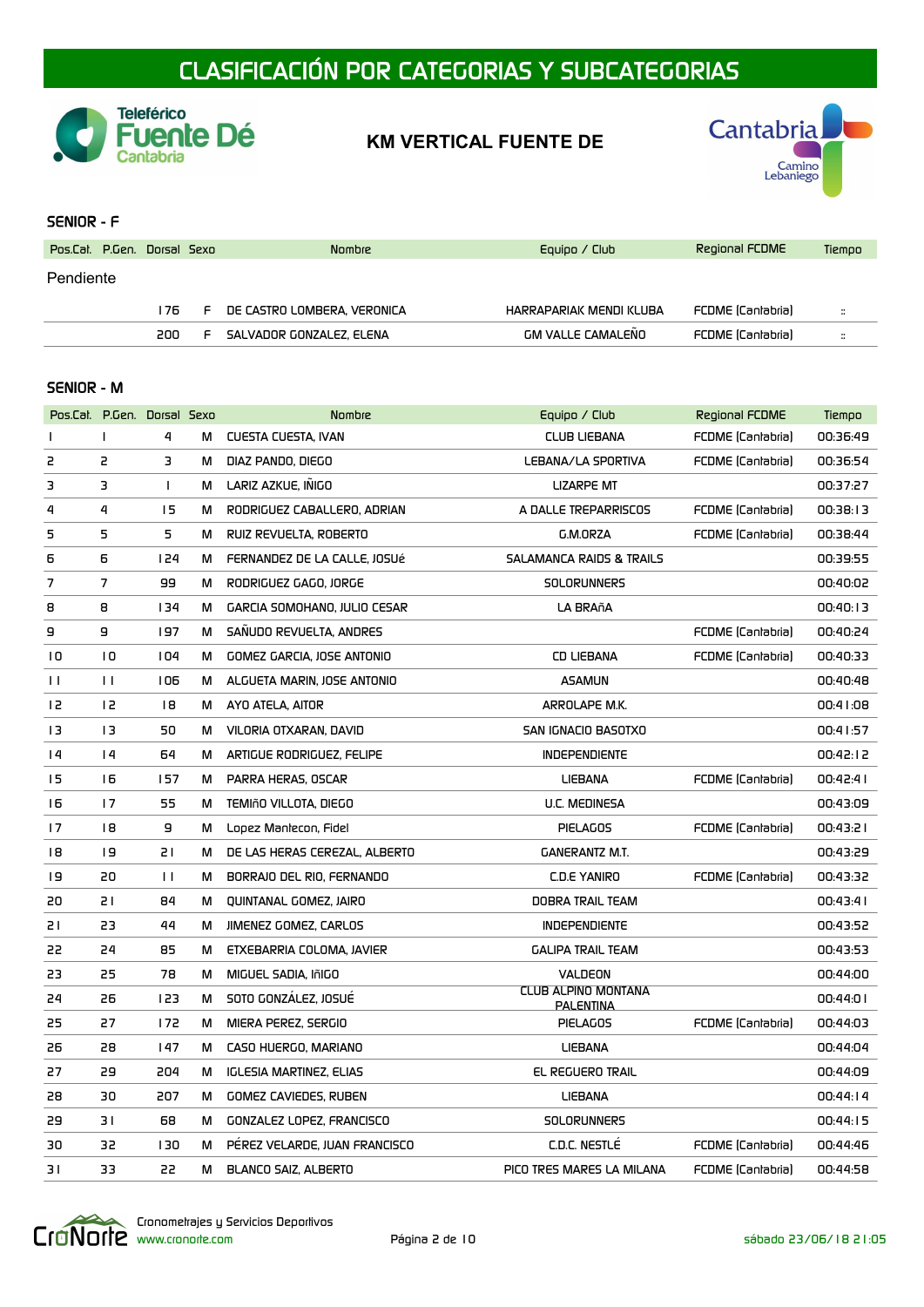

## KM VERTICAL FUENTE DE



|    | Pos.Cal. P.Gen. Dorsal Sexo |                |   | <b>Nombre</b>                    | Equipo / Club                                   | Regional FCDME           | Tiempo   |
|----|-----------------------------|----------------|---|----------------------------------|-------------------------------------------------|--------------------------|----------|
| 32 | 34                          | 10             | м | Crespo Herrero, Jesus            | PIELAG05                                        | <b>FCDME</b> (Cantabria) | 00:45:01 |
| 33 | 35                          | 139            | м | CASCON RUIZ, LUIS JAVIER         | <b>VILLARCAYO</b>                               |                          | 00:45:14 |
| 34 | 36                          | $\overline{7}$ | М | GARRIDO GARCIA, NACHO            | <b>CLUB LIEBANA</b>                             | FCDME (Cantabria)        | 00:45:31 |
| 35 | 37                          | 24             | М | GARCÍA FERNÁNDEZ, ALFONSO        | <b>GDM CABRALES</b>                             |                          | 00:45:57 |
| 36 | 38                          | 17             | м | RUIZ DE AZUA UNZURRUNZAGA, ADUR  | <b>INDEPENDIENTE</b>                            |                          | 00:46:02 |
| 37 | 40                          | 0              | М | MACEDO GONCALVES, JOSé           | <b>INDEPENDIENTE</b>                            |                          | 00:46:08 |
| 38 | 42                          | 202            | М | GUERRA BADIA, JORDI              | <b>GM VALLE CAMALENO</b>                        |                          | 00:46:57 |
| 39 | 43                          | 194            | м | RALEA DIAZ, MANU                 | <b>CLUB LIEBANA</b>                             | FCDME (Cantabria)        | 00:46:58 |
| 40 | 44                          | 76             | м | SOBERÓN CASADO, GUILLERMO        | LIÉBANA                                         | FCDME (Cantabria)        | 00:47:07 |
| 41 | 46                          | 107            | М | GOMEZ MARUGAN, JOSE IGNACIO      | <b>CLUB DEPORTIVO BOMBEROS</b><br><b>MADRID</b> |                          | 00:47:28 |
| 42 | 47                          | 155            | М | <b>GOMEZ, NAHUM</b>              | LA VARA-VALENSIS                                |                          | 00:47:37 |
| 43 | 48                          | 113            | М | IGLESIAS TORRES, JOSE MANUEL     | NOITEBRA F.C.                                   |                          | 00:47:40 |
| 44 | 49                          | 56             | М | PUENTE PELAYO, DIEGO             | CERREDO 643                                     |                          | 00:48:02 |
| 45 | 51                          | 210            | М | GOMEZ GUTIERREZ, CAYO            | <b>NINGUNO</b>                                  |                          | 00:48:12 |
| 46 | 52                          | 36             | м | CARCAMO FOX, ANTONIO             | CONSTRUCCIONES CARCOBA                          |                          | 00:48:17 |
| 47 | 53                          | 97             | М | <b>GONZALEZ LOPEZ, JONATHAN</b>  | <b>INDEPENDIENTE</b>                            |                          | 00:48:20 |
| 48 | 54                          | 206            | М | DE PABLO MOZO, JOSE ANTONIO      | <b>RACING</b>                                   |                          | 00:48:21 |
| 49 | 55                          | 127            | М | GOMEZ MAIZ, JUAN ANGEL           | ALPINO VENTOSO                                  | FCDME (Cantabria)        | 00:48:33 |
| 50 | 56                          | 70             | М | CANALES LIDÓN, FRANCISCO JAVIER  | A.D. SAMBURIEL                                  |                          | 00:48:36 |
| 51 | 57                          | 38             | м | IRAZABAL BASTERRETXEA, ASIER     | ALDATZ GORA                                     |                          | 00:48:38 |
| 52 | 58                          | 67             | м | FERNANDEZ VEGA, FRANCISCO        | <b>CLUB LIEBANA</b>                             | FCDME (Cantabria)        | 00:48:50 |
| 53 | 59                          | 133            | М | IGLESIAS TORRES, JULIO           | <b>INDEPENDIENTE</b>                            |                          | 00:48:52 |
| 54 | 60                          | 49             | М | ARRIOLA NIETO, DANIEL FERNANDO   | <b>INDEPENDIENTE</b>                            |                          | 00:49:00 |
| 55 | 61                          | 168            | М | PUENTE VILLEGAS, SALVADOR        | KV TORRELAVEGA                                  | FCDME (Cantabria)        | 00:49:27 |
| 56 | 62                          | 162            | М | TORRE DIEZ, RAMON                | ODISEA REDUCTO CABALLOS                         |                          | 00:49:47 |
| 57 | 63                          | 88             | М | PEÑA ARCE, JAVIER                | ORZA                                            | FCDME (Cantabria)        | 00:50:01 |
| 58 | 64                          | 126            | М | CALVO ORTEGA, JUAN               | <b>CD SOLORUNNERS VA</b>                        |                          | 00:50:14 |
| 59 | 66                          | 20             | М | RODRÍGUEZ GONZáLEZ, ALBERTO      | REINOASTUR U. OVIEDO                            |                          | 00:50:43 |
| 60 | 67                          | 116            | M | FERNÁNDEZ RODRÍGUEZ, JOSÉ MANUEL | C.D.C. NESTLÉ                                   | FCDME (Cantabria)        | 00:50:48 |
| 61 | 68                          | 137            | М | BOO, LUIS                        | TRAIL COSTA QUEBRADA                            | <b>FCDME</b> (Cantabria) | 00:50:53 |
| 62 | 69                          | 87             | М | BISBAL MARTÍN, JAVIER            | DENDRO COMUNIDAD TRAIL                          |                          | 00:50:57 |
| 63 | 70                          | 131            | М | VEGA ELIZBURU, JULEN             | <b>INDEPENDIENTE</b>                            |                          | 00:51:14 |
| 64 | 72                          | 158            | М | RODRIGO SAIZ, OSCAR              | TODO SUMA/MODUBEOS                              |                          | 00:51:29 |
| 65 | 73                          | 153            | М | MANZARBEITIA MENDIZABAL, MIKEL   | INDEPENDIENTE                                   |                          | 00:51:54 |
| 66 | 75                          | 143            | М | JIMENEZ RIVERA, MANUEL           | <b>BANDOLEROS DEL</b><br><b>GUADARRAMA</b>      |                          | 00:52:10 |
| 67 | 76                          | 57             | М | YUSTO SANCHEZ, EDUARDO           | MONTAñERO BENAVENTANO                           |                          | 00:52:19 |
| 68 | 78                          | 108            | М | TABERNERO CORRAL, JOSE IGNACIO   | MONTAñEROS<br>VALLISOLETANOS                    |                          | 00:52:30 |
| 69 | 79                          | 59             | М | LEJARRAGA ETXEBARRIA, ENEKO      | <b>GANGUREN</b>                                 |                          | 00:52:34 |

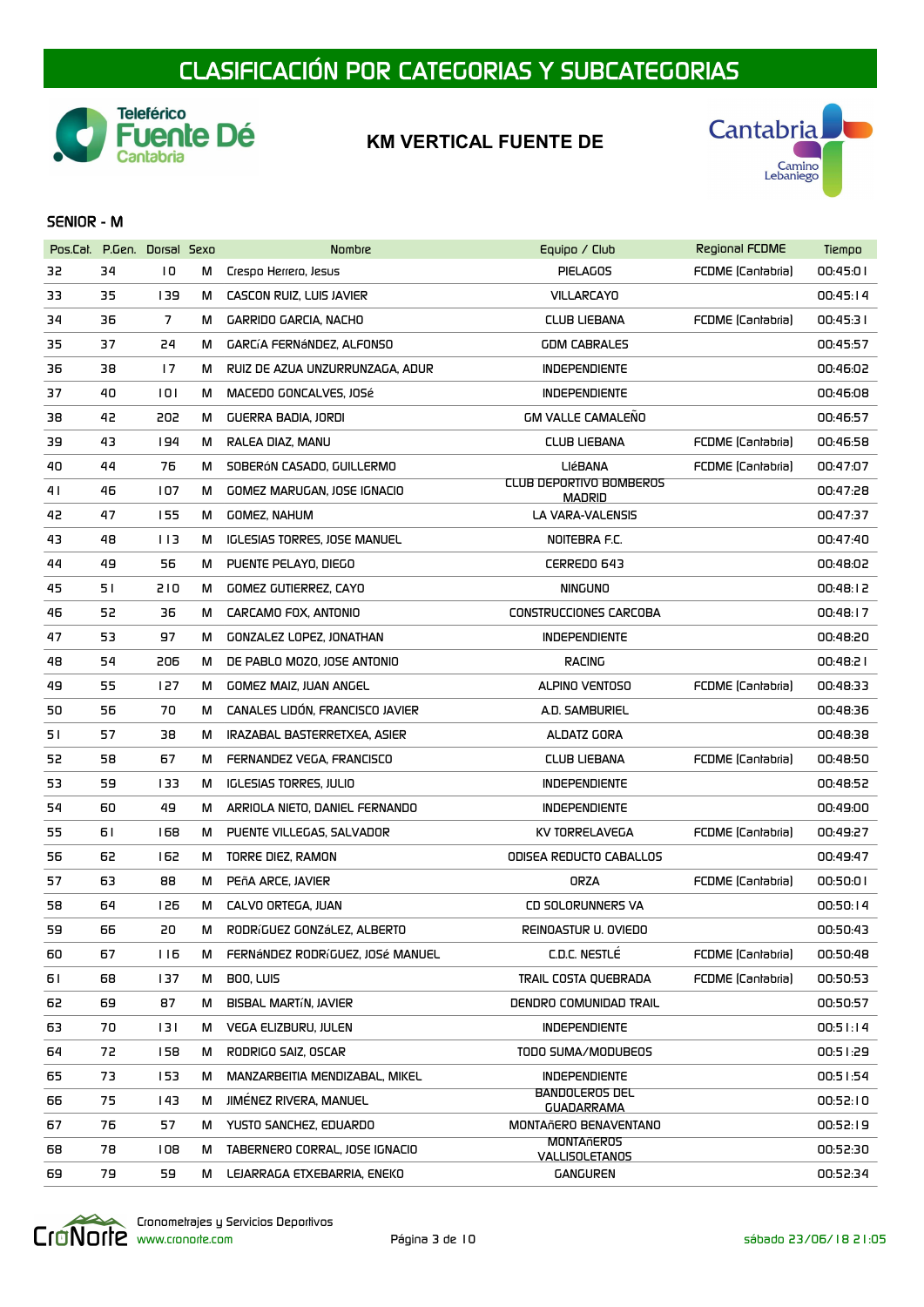

## KM VERTICAL FUENTE DE



|     | Pos.Cal. P.Gen. Dorsal Sexo |              |   | <b>Nombre</b>                       | Equipo / Club                              | Regional FCDME           | Tiempo   |
|-----|-----------------------------|--------------|---|-------------------------------------|--------------------------------------------|--------------------------|----------|
| 70  | 80                          | <b>114</b>   | М | SOLANA RODRIGUEZ, JOSE MANUEL       | U.D.MUñATONES                              |                          | 00:52:36 |
| 71  | 81                          | 138          | м | VILLOSLADA ABASCAL, LUIS            | LA VARA - VALENSYS                         | FCDME (Cantabria)        | 00:52:39 |
| 72  | 82                          | 86           | М | CENDOYA GOMEZ, JAVIER               | RMC LAREDO                                 | <b>FCDME</b> (Cantabria) | 00:52:41 |
| 73  | 83                          | 128          | м | DE LA BELDAD TRUJILLO, JUAN ANTONIO | G.M. REINO ASTUR                           |                          | 00:52:50 |
| 74  | 84                          | 61           | м | SCOLAS, ÉTIENNE                     | <b>INDEPENDIENTE</b>                       |                          | 00:53:12 |
| 75  | 85                          | 119          | м | PALENQUE NIETO, JOSÉ MIGUEL         | ADEMCO                                     | FCDME (Cantabria)        | 00:53:14 |
| 76  | 86                          | 125          | м | GIL RUIZ, JUAN                      | <b>SAHAGÚN MUDEJAR'S</b><br><b>RUNNERS</b> |                          | 00:53:24 |
| 77  | 87                          | 160          | м | GONZáLEZ SIMÓN, PABLO               | COSTA QUEBRADA                             | FCDME (Cantabria)        | 00:53:51 |
| 78  | 88                          | 118          | м | GONZáLEZ RUIZ, JOSé MARÍA           | <b>CLUB DE MONTAÑA CINESIS</b>             | FCDME (Cantabria)        | 00:53:57 |
| 79  | 90                          | 102          | м | VELA GUTIÉRREZ, JOSE ANGEL          | INDEPENDIENTE                              |                          | 00:54:06 |
| 80  | 91                          | 121          | М | SAIZ FERNANDEZ, JOSEBA              | TRAIL TEAM BIZKAIA                         |                          | 00:54:07 |
| 81  | 92                          | 164          | м | VIOTA GONZALEZ, RICARDO             | <b>INDEPENDIENTE</b>                       |                          | 00:54:14 |
| 82  | 93                          | 91           | М | HERRERA TORAYA, JAVIER              | TRAIL COSTA QUEBRADA                       |                          | 00:54:15 |
| 83  | 94                          | 80           | м | SANTAMARIA SARO, ISAAC              | SE QUE PUEDO                               | FCDME (Cantabria)        | 00:54:47 |
| 84  | 95                          | 115          | м | LLAMAS. JOSé MANUEL                 | LABARU TRAIL                               | FCDME (Cantabria)        | 00:55:00 |
| 85  | 97                          | 199          | м | GUTIERREZ CASILLAS, JUAN CARLOS     | <b>GM VALLE CAMALEÑO</b>                   |                          | 00:56:16 |
| 86  | 100                         | 151          | М | ORTIZ GOMEZ, MIGUEL ANGEL           | RMC LAREDO                                 | FCDME (Cantabria)        | 00:56:58 |
| 87  | 101                         | 92           | м | ENRIQUEZ VAZQUEZ, JESUS             | C.D VILLA DE PAREDES                       |                          | 00:57:11 |
| 88  | 102                         | 112          | М | DE JUAN GUTIÉRREZ, JOSE LUIS        | INDEPENDIENTE                              |                          | 00:57:20 |
| 89  | 103                         | $\mathbf{1}$ | М | NAVAS VERDEJA, JOSE LUIS            | <b>LIEBANA</b>                             | FCDME (Cantabria)        | 00:57:22 |
| 90  | 104                         | 192          | м | Pacheco Pla, Jose Antonio           | PIELAG05                                   | FCDME (Cantabria)        | 00:57:23 |
| 91  | 105                         | 105          | М | GOMEZ PEREIRA, JOSE ANTONIO         | <b>CLUB ALPINO SAMANO</b>                  | FCDME (Cantabria)        | 00:57:25 |
| 92  | 106                         | 103          | М | VELARDE GONZALEZ, JOSE ANTONIO      | SD BUELNA                                  | FCDME (Cantabria)        | 00:57:29 |
| 93  | 108                         | 181          | М | VELO CARRAL, VICTOR MANUEL          | PENACASTILLO<br><b>RUNNING&amp;TRAIL</b>   |                          | 00:57:56 |
| 94  | 109                         | 58           | м | SAIZ DIEZ, EDUARDO                  | SOMOSECOPARQUE                             |                          | 00:58:12 |
| 95  | 110                         | 141          | м | PEREZ CORRAL, MANUEL                | <b>LIÉBANA</b>                             | FCDME (Cantabria)        | 00:58:13 |
| 96  | $\perp$                     | 94           | м | ZAMBRUNO MUñOZ, JOAQUIN             | TRAIL COSTA QUEBRADA                       |                          | 00:58:45 |
| 97  | 113                         | 53           | м | DE LA FUENTE BLANCO, DAVID          | <b>CD SOLORUNNERS</b><br>VALLADOLID        |                          | 00:59:11 |
| 98  | 114                         | 163          | M | ARNAIZ SAN MILLAN, RAUL             | CLUB LA MILANA PICO TRES<br><b>MARES</b>   |                          | 00:59:16 |
| 99  | 115                         | 195          | M | DOSAL PRADO, JESUS                  | <b>INDEPENDIENTE</b>                       | <b>FCDME</b> (Cantabria) | 00:59:38 |
| 100 | 118                         | 152          | M | VELA SOTO, MIGUEL ANGEL             | <b>TRAILXTREM</b>                          |                          | 01:00:13 |
| 0   | 119                         | 150          | M | REVUELTA AJA, JOSé RAMON            | GR CANTABRIA                               | FCDME (Cantabria)        | 01:00:23 |
| 102 | 150                         | 16           | M | SETIÉN EXPÓSITO, ADRIÁN             | BAJO ASÓN                                  | FCDME (Cantabria)        | 01:00:55 |
| 103 | 123                         | 180          | M | GARCIA GONZALEZ, VICENTE            | SOLORUNNERS VALLADOLID                     |                          | 01:01:47 |
| 104 | 124                         | 109          | M | FERNANDEZ RODRIGUEZ, JOSE JAVIER    | INDEPENDIENTE                              |                          | 01:02:09 |
| 105 | 126                         | 198          | M | GUTIERREZ CASILLAS, NICANOR         | <b>GM VALLE CAMALENO</b>                   |                          | 01:02:42 |
| 106 | 128                         | 46           | м | LOPEZ SANCHEZ, CIPRIANO             | <b>GDM CABRALES</b>                        |                          | 0:03:08  |
| 107 | 129                         | 43           | M | CARLOS SANCHEZ, CARLOS              | INDEPENDIENTE                              |                          | 01:03:19 |

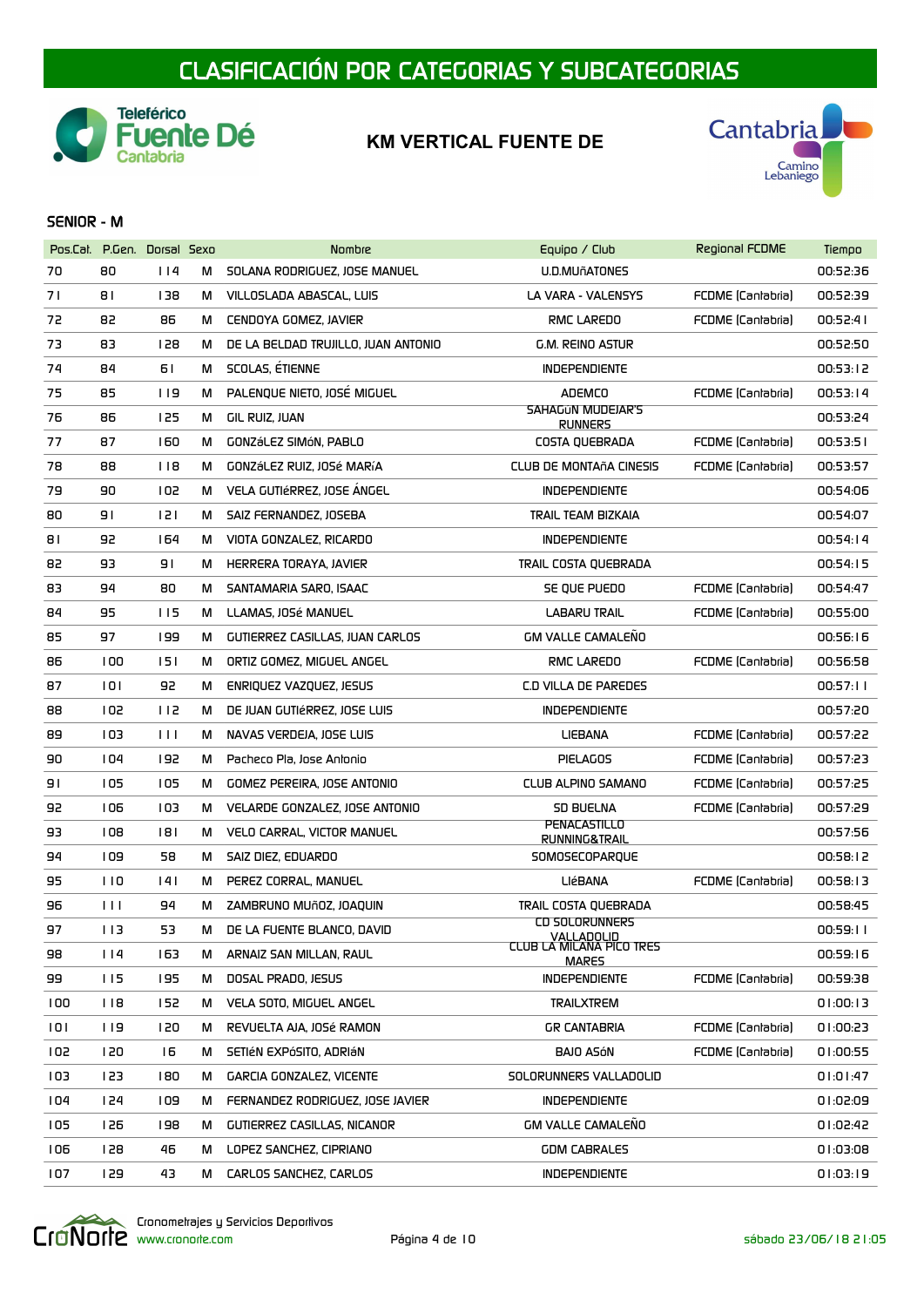

## KM VERTICAL FUENTE DE



#### SENIOR - M

| Pos.Cal. P.Gen. Dorsal Sexo |     |     |   | <b>Nombre</b>                      | Equipo / Club                                 | Regional FCDME    | Tiempo   |
|-----------------------------|-----|-----|---|------------------------------------|-----------------------------------------------|-------------------|----------|
| 108                         | 130 | 77  | м | SOTO PADILLA, IñAKI                | POZA TRAIL                                    |                   | 01:03:41 |
| 109                         | 131 | 117 | м | FELIZ DE VARGAS PEREDA, JOSé MARIA | SOLORUNERS VALLADOLID                         |                   | 0!:04:01 |
| 110                         | 134 | 69  | м | ENRIQUE, FRANCISCO BORJA           | <b>INDEPENDIENTE</b>                          |                   | 01:04:45 |
| 111                         | 138 | 51  | м | CASADO, DAVID                      | <b>INDEPENDIENTE</b>                          |                   | 01:06:14 |
| 112                         | 139 | 54  | М | BULNES VELARDE, DAVID              | <b>CLUB DEPORTIVO LIÉBANA</b>                 |                   | 01:06:15 |
| 113                         | 4   | 135 | М | MERINO PEñA, KIKO                  | <b>CORRIENDOSANTANDER</b>                     |                   | 01:06:36 |
| 114                         | 143 | 196 | M | FUENTE GUTIERREZ, FERNANDO         | K.M. VERTICAL                                 |                   | 01:06:51 |
| 115                         | 144 | 71  | М | RAMIREZ CAMPOS, FRANCISXO          | <b>INDEPENDIENTE</b>                          | FCDME (Cantabria) | 01:07:17 |
| 116                         | 145 | 42  | м | RAMIREZ EXPOSITO, BORJA            | PICOS EXTREME                                 | FCDME (Cantabria) | 01:07:17 |
| 117                         | 146 | 89  | м | TORCIDA DIEZ, JAVIER               | <b>INDEPENDIENTE</b>                          |                   | 01:07:27 |
| 118                         | 147 | 33  | М | PEREZ RUANO, ANGEL                 | <b>INDEPENDIENTE</b>                          |                   | 01:07:33 |
| 119                         | 148 | 179 | м | BLANCO OJEA, VICENTE               | <b>CDE LA VARA</b>                            | FCDME (Cantabria) | 01:07:40 |
| 120                         | 151 | 48  | м | PEREZ BARREIRA, DANI               | <b>ETXEKONE</b>                               |                   | 01:09:33 |
| 121                         | 152 | 0   | М | YUSTA ARAGÓN, JOSE LUIS            | EARTESANO.COM                                 |                   | 01:09:36 |
| 122                         | 154 | 184 | М | DE PEDRO CIMIANO, ELIO             | <b>INDEPENDIENTE</b>                          |                   | 01:09:49 |
| 123                         | 155 | 73  | М | LEJARRAGA ETXEBARRIA, GARIKOITZ    | <b>GANGUREN</b>                               |                   | 01:10:38 |
| 124                         | 156 | 203 | м | RUIZ RIVAS, ESTEBAN                | <b>PIDO</b>                                   |                   | 01:10:56 |
| 125                         | 161 | 144 | м | LOMORO MARTIN, MARCOS              | <b>CLUB DE MONTAÑA DE</b><br><b>ASTILLERO</b> | FCDME (Cantabria) | 01:13:24 |
| 126                         | 162 | 96  | м | ADAN MARTIN, JONATAN               | <b>INDEPENDIENTE</b>                          |                   | 01:14:28 |
| 127                         | 163 | 193 | м | HERAS FUENTE, VICENTE              | <b>CLUB LIEBANA</b>                           |                   | 01:14:54 |
| 128                         | 164 | 154 | м | PINDADO ZáRATE, NACHO              | ENTRENA VALLADOLID                            |                   | 01:15:16 |
| 129                         | 165 | 31  | м | HUERTA ROCES, ANDRES               | GM REINOASTUR U. OVIEDO                       |                   | 01:16:30 |
| 130                         | 167 | 12  | М | GARRIDO, JORGE                     | PICOS XTREME                                  | FCDME (Cantabria) | 01:18:06 |
| 131                         | 168 | 140 | М | MARTIN MARTINEZ, LUIS MIGUEL       | <b>CLUB ALPINO SAMANO</b>                     | FCDME (Cantabria) | 01:18:08 |
| 132                         | 170 | 171 | М | GUTIÉRREZ, SERGIO                  | <b>INDEPENDIENTE</b>                          |                   | 01:19:35 |
| 133                         | 172 | 52  | м | DE LA ROSA MARIñO, DAVID           | <b>INDEPENDIENTE</b>                          |                   | 01:21:33 |
| 134                         | 177 | 13  | М | ALLENDE BRIZ, HIGINIO              | <b>LIEBANA</b>                                | FCDME (Cantabria) | 01:26:46 |
| 135                         | 179 | 93  | М | GARCÍA ALONSO, JESÚS               | <b>INDEPENDIENTE</b>                          |                   | 01:30:48 |
| 136                         | 180 | 173 | М | MARTÍNEZ ARNAIZ, SERGIO            | <b>INDEPENDIENTE</b>                          |                   | 01:33:46 |
| 137                         | 182 | 129 | М | ANTON MORENO, JUAN CARLOS          | <b>INDEPENDIENTE</b>                          |                   | 0!:44:01 |

| 32   | М | GUBERT, ANDREU                | UEC TORTOSA              |                   | $\ddot{}}$               |
|------|---|-------------------------------|--------------------------|-------------------|--------------------------|
| 81   | М | MERINO GARCÍA, ISMAEL         | CDE TRAIL COSTA QUEBRADA | FCDME (Cantabria) | $\ddot{}}$               |
| 14   | М | ESCUDERO MARTINEZ. ADRIAN     | <b>CHORAVIDES</b>        |                   | $\ddot{}}$               |
| 100. | М | CASAS MURIEL, JOSE            | ALPINO SAMANO            |                   | $\ddot{}}$               |
| 65   | М | IGLESIAS RODRIGUEZ. FELIPE    | LA ESCALERILLA           |                   | $\ddot{}}$               |
| 50   | М | DEL TIO SANCHEZ, MIGUEL ANGEL | ITXAS-ARGIA              |                   | $\ddot{\phantom{a}}$     |
| 34   | М | ALONSO BERBES, ANGEL          | LOS URRIELES             |                   | <br>$\ddot{\phantom{0}}$ |

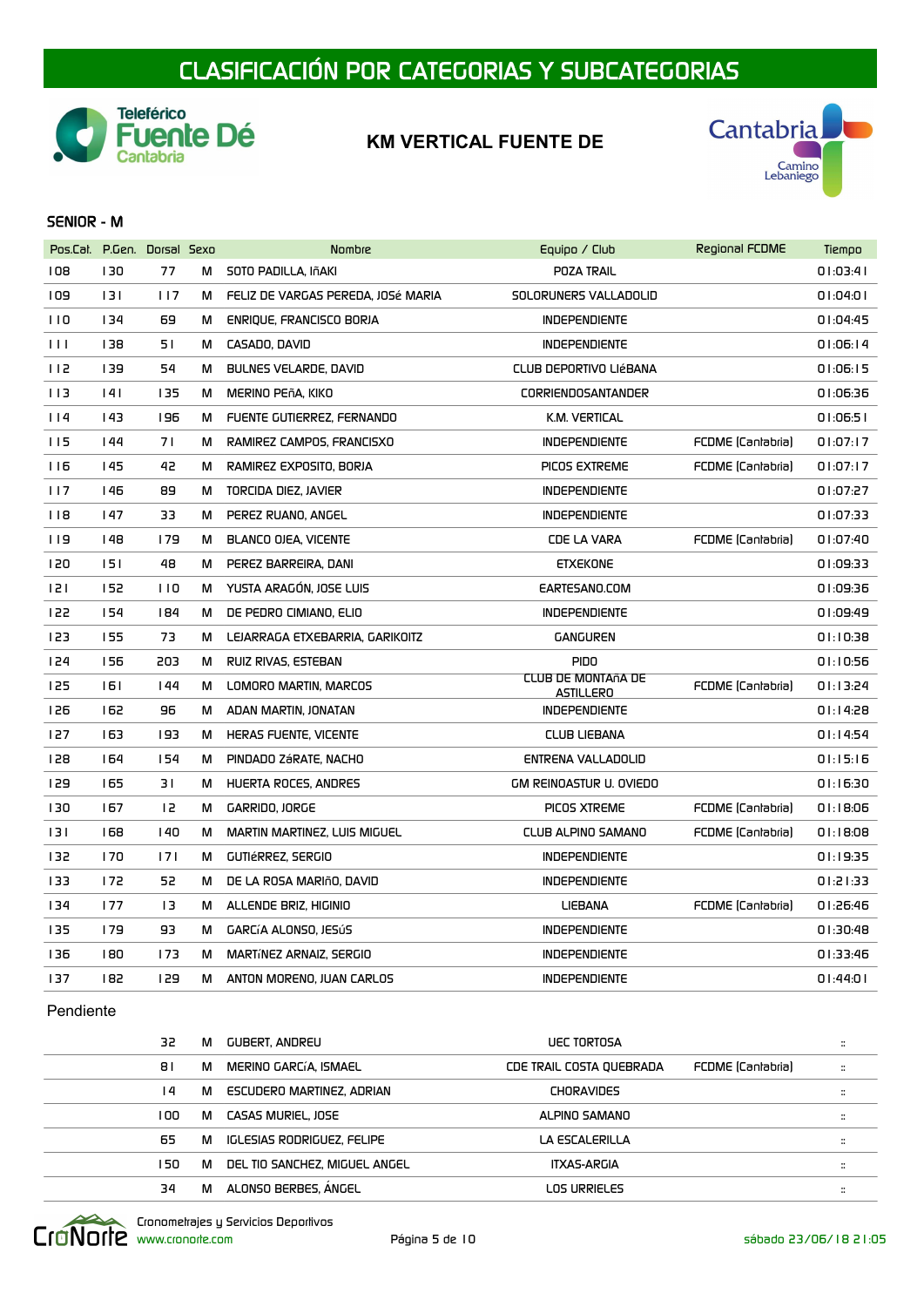

## KM VERTICAL FUENTE DE



| Pos.Cal. P.Gen. Dorsal Sexo |      |   | <b>Nombre</b>                   | Equipo / Club                        | <b>Regional FCDME</b> | Tiempo       |
|-----------------------------|------|---|---------------------------------|--------------------------------------|-----------------------|--------------|
| Pendiente                   |      |   |                                 |                                      |                       |              |
|                             | 37   | М | ESTEBAN ATUTXA, ARITZ           | <b>ORKATZAK</b>                      |                       | $\mathbb{R}$ |
|                             | 95   | M | MADARIAGA LARRABEITI, JON ANDER | LEZAMA GAILUR MENDI<br><b>TALDEA</b> |                       | $\mathbb{R}$ |
|                             | 9    | M | DE LA TORRE AGÜEROS, ALBERTO    | ZORRUCOS TRAIL                       |                       | $\mathbb{R}$ |
|                             | 90   | M | BOLADO BENEDICTO, JAVIER        | <b>INDEPENDIENTE</b>                 |                       | $\mathbb{R}$ |
|                             | 166  | М | ANTON ORTIZ, RUBEN              | CD 0Z0NO                             |                       | $\mathbf{H}$ |
|                             | 201  | М | BESOY PRADOS, SERGIO            | <b>GM VALLE CAMALENO</b>             | FCDME (Cantabria)     | $\mathbb{R}$ |
|                             | 98   | M | REMENTERÍA DIEGO, JORGE         | ZORRUCOS TRAIL                       | FCDME (Cantabria)     | $\mathbf{H}$ |
|                             | 183  | M | PEREZ IBAñEZ, ZIGOR             | <b>UBIETAMENDI</b>                   |                       | $\mathbf{H}$ |
|                             | 142  | м | RODRIGUEZ, MANUEL               | <b>INDEPENDIENTE</b>                 |                       | $\mathbb{R}$ |
|                             | 167  | М | ALVAREZ 50TO, RUBÉN             | CLUB DE MONTAÑA OJANCO               |                       | $\mathbb{R}$ |
|                             | 132. | M | GARCIA MORODO, JULIAN           | ZORROS TEAM                          | FCDME (Cantabria)     | $\mathbb{R}$ |
|                             | 182  | М | GARCIA LUPARDO, XABI            | <b>INDEPENDIENTE</b>                 |                       | $\mathbf{H}$ |
|                             | 66   | M | ORTIZ RUIZ, FLORENTINO          | MTB TORRELAVEGA                      |                       | $\mathbf{H}$ |
|                             |      |   |                                 |                                      |                       |              |

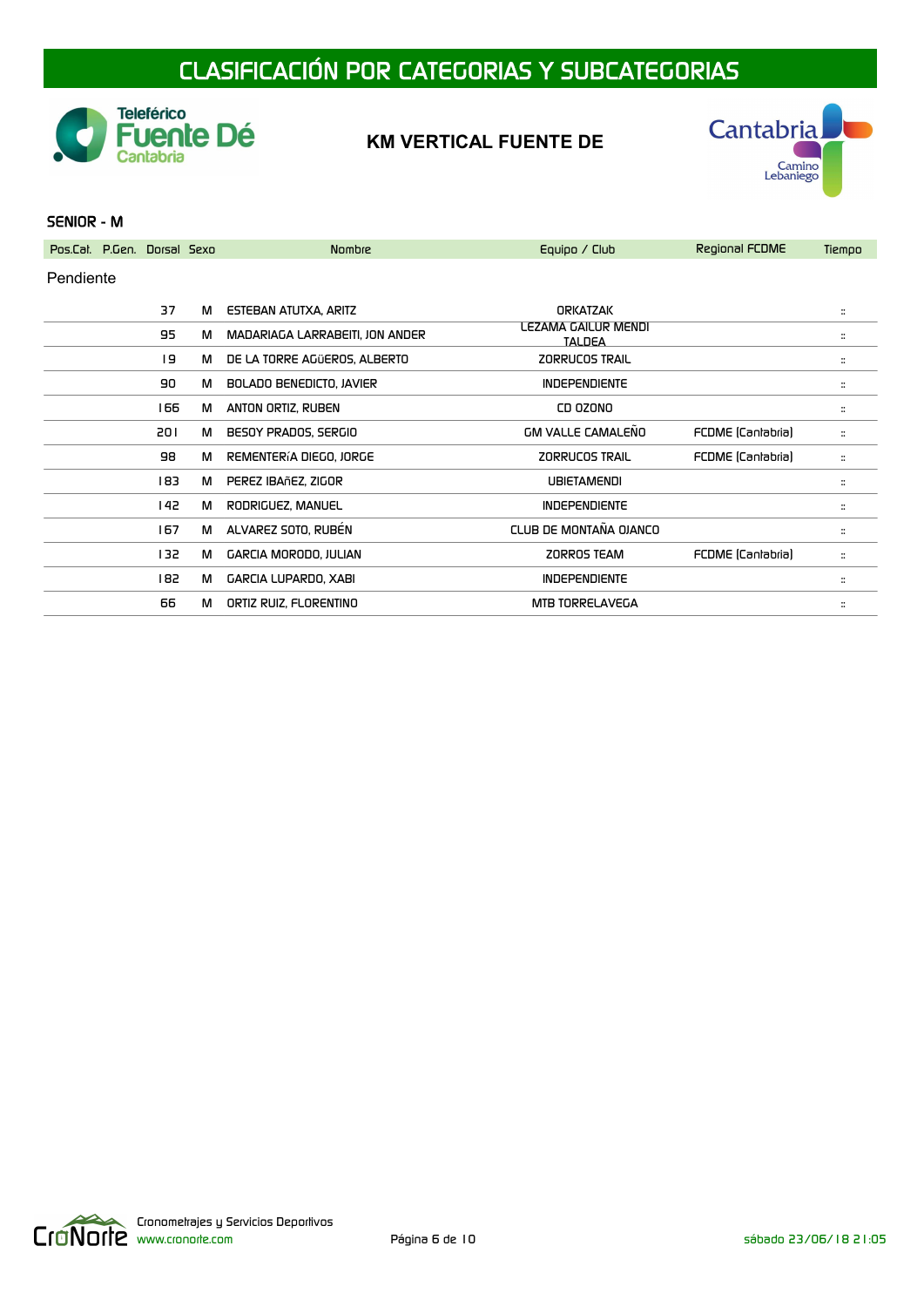## KM VERTICAL FUENTE DE 23/06/2018





**AYUNTAMIENTO DE** VALDERREDIBLE

### Cadete-F

| Pos.Cal. | P.Gen. | Dorsal | <b>SEXO</b> | Nombre                   | ' Club<br>∃auioo ∕ | liemoo |
|----------|--------|--------|-------------|--------------------------|--------------------|--------|
|          | 75     |        |             | GONZALEZ MANTECON, LIDIA | 5PRINTSPORT        |        |

### Cadete-M

| Pos.Cat. | P.Gen.         | Dorsal | Sexo | <b>Nombre</b>           | Equipo / Club               | Tiempo   |
|----------|----------------|--------|------|-------------------------|-----------------------------|----------|
|          | 15             | 187    | м    | BAZ ARKOTZA. JON        | <b>FISIOCASTROSPORTTEAM</b> | 00:42:37 |
| 2        | 4 <sub>1</sub> | 188    | м    | BAZ ARKOTZA. UNAI       | FISIOCASTROSPORTTEAM        | 00:46:28 |
| 3        | 50             | 189    | м    | BAZ ARKOTZA, MIKEL      | <b>FISIOCASTROSPORTTEAM</b> | 00:48:02 |
| 4        | 89             | 186    | м    | SANCHEZ GRACIAS, HECTOR | <b>SPRINTSPORT</b>          | 00:54:02 |
| 5.       | 32             | 159    | м    | PRADOS POSADA, PABLO    | <b>INDEPENDIENTE</b>        | 01:04:18 |
| 6        | 35             | 90 ا   | м    | PUENTE MAZA, HECTOR     | <b>G.M EL CANCHAL</b>       | 01:04:48 |

### Junior-F

| Pos.Cat. | P.Gen. | Dorsal | Sexo | <b>Nombre</b>             | Equipo / Club        | Tiempo   |
|----------|--------|--------|------|---------------------------|----------------------|----------|
|          | 40     | 185    |      | FERNANDEZ GONZALEZ. MARIA | FISIOCASTROSPORTTEAM | 01:06:30 |
|          | 76     | l 45   |      | GALAN SANCHEZ. MARIA      | I A FSCAI FRII I A   | 01:26:09 |

### Junior-M

| Pos.Cal. | P.Gen.    | Dorsal | <b>Sexo</b> | <b>Nombre</b>                | Equipo / Club        | Tiempo                                   |  |  |  |
|----------|-----------|--------|-------------|------------------------------|----------------------|------------------------------------------|--|--|--|
|          | I 12      | 178    | м           | LÓPEZ DE MOTA SOLER, VICENTE | <b>INDEPENDIENTE</b> | 00:58:59                                 |  |  |  |
| 2        | 173       | 60     | м           | BESOY VELEZ, ENRIOUE         | <b>LIEBANA</b>       | 01:24:06                                 |  |  |  |
|          | Pendiente |        |             |                              |                      |                                          |  |  |  |
|          |           | 175    | M           | GONZALEZ BENITO, TRISTÁN     | <b>INDEPENDIENTE</b> | $\bullet\bullet$<br>$\ddot{\phantom{0}}$ |  |  |  |

### Senior-Pro-M

| Pos.Cat. | P.Gen. | Dorsal | Sexo | <b>Nombre</b>                  | Equipo / Club         | Tiempo   |
|----------|--------|--------|------|--------------------------------|-----------------------|----------|
|          | 9      | 197    | м    | SANUDO REVUELTA, ANDRES        |                       | 00:40:24 |
| 2        | 37     | 24     | м    | GARCÍA FERNÁNDEZ, ALFONSO      | <b>GDM CABRALES</b>   | 00:45:57 |
|          | 73     | 153    | м    | MANZARBEITIA MENDIZABAL. MIKEL | <b>INDEPENDIENTE</b>  | 00:51:54 |
| 4        | 76     | 57     | м    | YUSTO SANCHEZ, EDUARDO         | MONTAñERO BENAVENTANO | 00:52:19 |

### Senior-VetA-F

| Pos.Cat. | P.Gen. | Dorsal | Sexo | <b>Nombre</b>             | Equipo / Club            | Tiempo   |
|----------|--------|--------|------|---------------------------|--------------------------|----------|
|          | 45     | 72     | F    | SANCHEZ CABEZAS, GABRIELA | INVERSETEAMS-SOLORUNNERS | 00:47:09 |
| 2        | 65     | 146    | F    | GUTIERREZ VAZOUEZ, MARIAN | <b>INDEPENDIENTE</b>     | 00:50:19 |
| 3        | 98     | 6      | F    | RUSSELL SUÁREZ, VIOLETA   | <b>CLUB LIÉBANA</b>      | 00:56:40 |
| 4        | 99     | 83     | F    | ALONSO CASTIñEIRA. IZARO  | ALPINO SAMANO            | 00:56:53 |
| 5.       | 25     | 169    | F.   | DE PABLO LUCAS, SANDRA    | TODO SUMA                | 01:02:36 |

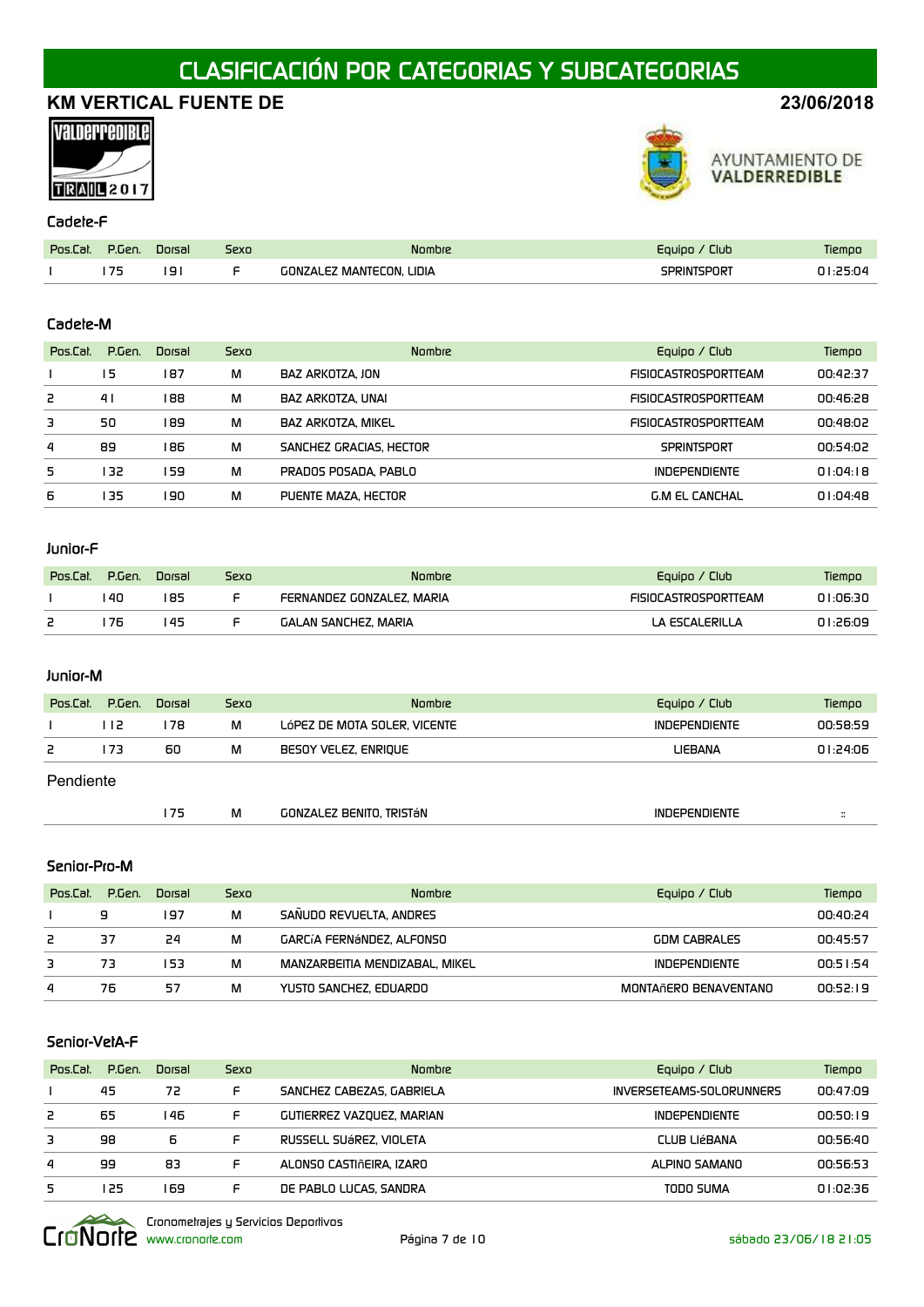### KM VERTICAL FUENTE DE 23/06/2018





AYUNTAMIENTO DE VALDERREDIBLE

### Senior-VetA-F

| Pos.Cat. | P.Gen. | Dorsal | <b>Sexo</b> | <b>Nombre</b>              | Equipo / Club               | Tiempo   |
|----------|--------|--------|-------------|----------------------------|-----------------------------|----------|
| 6        | 133    | 156    | F           | GOMEZ PARAMIO, NEREA       | SELER UNIVEST TRIATLON TEAM | 01:04:37 |
| 7        | 136    | 25     | F           | FERNANDEZ ZAMARRON, ALICIA | <b>INDEPENDIENTE</b>        | 01:04:56 |
| 8        | 149    | 149    | F           | GARCÍA DEL OLMO, MERCHE    | TRAIL COSTA OUEBRADA        | 01:08:35 |
| 9        | 150    | 27     | F           | HERNANDEZ CALVO, ANA       | SOMOS ECOPAROUE             | 01:08:37 |
| 10       | 153    | 174    | F           | ROMERO CASTRO, SUSANA      | <b>CD LIEBANA</b>           | 01:09:37 |
| $\perp$  | 157    | 45     | F           | ANDRéS GONZáLEZ, CARMEN    | <b>SOLORUNNERS</b>          | 01:12:20 |
| 12       | 158    | 177    | F           | GONZALEZ RIVAS, VERONICA   | <b>ADALLE</b>               | 01:12:50 |
| 13       | 166    | 165    | F           | GONZáLEZ GILBAJA, ROCÍO    | CDSOLORUNNERS VALLADOLID    | 01:17:28 |
| 4        | 169    | 40     | F           | DIEZ RODRIGUEZ, ASUN       | <b>SOLORUNNERS</b>          | 01:18:56 |
| 15       | 171    | 170    | F           | NOVOA DIAZ, SARA           | <b>SOLORUNNERS</b>          | 01:20:31 |
|          |        |        |             |                            |                             |          |

### Pendiente

| 41   | DE LA HORRA GARCIA. BERTA   | NINGUNO                  | $\mathbf{H}$         |
|------|-----------------------------|--------------------------|----------------------|
| l 76 | DE CASTRO LOMBERA, VERONICA | HARRAPARIAK MENDI KLUBA  | $\mathbf{H}$         |
| 200  | SALVADOR GONZALEZ. ELENA    | <b>GM VALLE CAMALENO</b> | $\mathbf{H}$         |
| 8    | CARBAJO GARCIA. LEIRE       | <b>CLUB LIEBANA</b>      | $\dddot{\mathbf{r}}$ |

### Senior-VetA-M

| Pos.Cal. | P.Gen.       | Dorsal | <b>Sexo</b> | Nombre                          | Equipo / Club                                   | Tiempo   |
|----------|--------------|--------|-------------|---------------------------------|-------------------------------------------------|----------|
|          | $\mathbf{H}$ | 106    | M           | ALGUETA MARIN, JOSE ANTONIO     | <b>ASAMUN</b>                                   | 00:40:48 |
| 2        | 4            | 64     | M           | ARTIGUE RODRIGUEZ, FELIPE       | <b>INDEPENDIENTE</b>                            | 00:42:12 |
| з        | 16           | 157    | М           | PARRA HERAS, OSCAR              | <b>LIEBANA</b>                                  | 00:42:41 |
| 4        | 17           | 55     | М           | TEMIÑO VILLOTA, DIEGO           | U.C. MEDINESA                                   | 00:43:09 |
| 5        | 19           | 21     | М           | DE LAS HERAS CEREZAL, ALBERTO   | <b>GANERANTZ M.T.</b>                           | 00:43:29 |
| 6        | 21           | 84     | М           | QUINTANAL GOMEZ, JAIRO          | DOBRA TRAIL TEAM                                | 00:43:41 |
| 7        | 24           | 85     | M           | ETXEBARRIA COLOMA, JAVIER       | <b>GALIPA TRAIL TEAM</b>                        | 00:43:53 |
| 8        | 31           | 68     | М           | GONZALEZ LOPEZ, FRANCISCO       | <b>SOLORUNNERS</b>                              | 00:44:15 |
| 9        | 32           | 130    | м           | PEREZ VELARDE, JUAN FRANCISCO   | C.D.C. NESTLE                                   | 00:44:46 |
| 10       | 35           | 139    | м           | CASCON RUIZ, LUIS JAVIER        | <b>VILLARCAYO</b>                               | 00:45:14 |
| $\perp$  | 42           | 202    | M           | GUERRA BADIA, JORDI             | <b>GM VALLE CAMALENO</b>                        | 00:46:57 |
| 12       | 46           | 107    | M           | GOMEZ MARUGAN, JOSE IGNACIO     | <b>CLUB DEPORTIVO BOMBEROS</b><br><b>MADRID</b> | 00:47:28 |
| 13       | 49           | 56     | M           | PUENTE PELAYO, DIEGO            | CERREDO 643                                     | 00:48:02 |
| 14       | 54           | 206    | М           | DE PABLO MOZO, JOSE ANTONIO     | <b>RACING</b>                                   | 00:48:21 |
| 15       | 55           | 127    | M           | <b>GOMEZ MAIZ, JUAN ANGEL</b>   | ALPINO VENTOSO                                  | 00:48:33 |
| 16       | 56           | 70     | M           | CANALES LIDÓN, FRANCISCO JAVIER | A.D. SAMBURIEL                                  | 00:48:36 |
| 17       | 58           | 67     | M           | FERNANDEZ VEGA, FRANCISCO       | <b>CLUB LIEBANA</b>                             | 00:48:50 |
| 8        | 60           | 49     | М           | ARRIOLA NIETO, DANIEL FERNANDO  | <b>INDEPENDIENTE</b>                            | 00:49:00 |
| 19       | 61           | 168    | м           | PUENTE VILLEGAS, SALVADOR       | <b>KV TORRELAVEGA</b>                           | 00:49:27 |

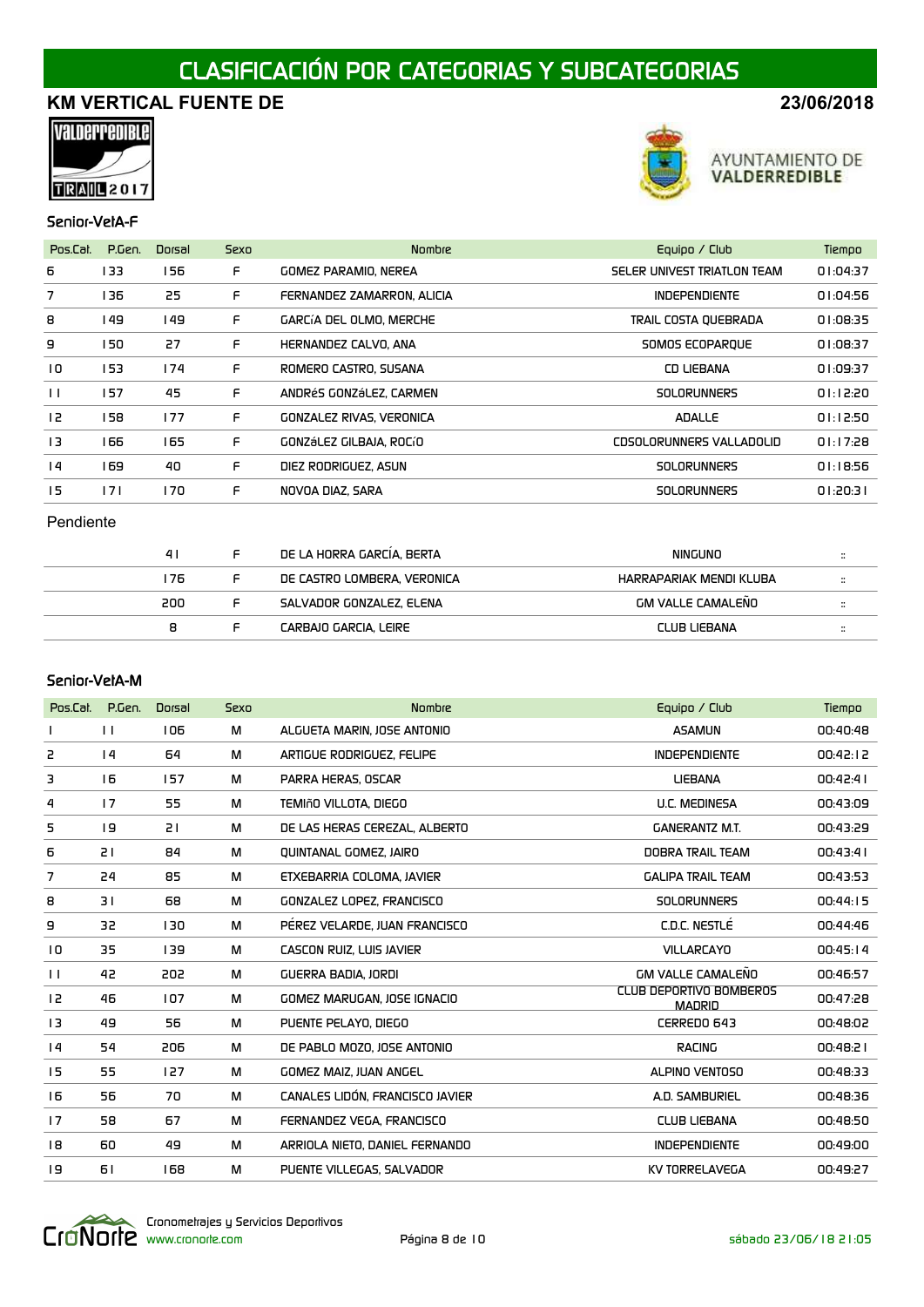### KM VERTICAL FUENTE DE 23/06/2018





AYUNTAMIENTO DE<br>VALDERREDIBLE

### Senior-VetA-M

| Pos.Cal. | P.Gen. | Dorsal | <b>Sexo</b> | Nombre                              | Equipo / Club              | Tiempo     |
|----------|--------|--------|-------------|-------------------------------------|----------------------------|------------|
| 20       | 62     | 162    | M           | TORRE DIEZ, RAMON                   | ODISEA REDUCTO CABALLOS    | 00:49:47   |
| 21       | 68     | 137    | M           | BOO, LUIS                           | TRAIL COSTA QUEBRADA       | 00:50:53   |
| 22       | 72     | 158    | M           | RODRIGO SAIZ, OSCAR                 | TODO SUMA/MODUBEOS         | 00:51:29   |
| 23       | 80     | $ $  4 | M           | SOLANA RODRIGUEZ, JOSE MANUEL       | U.D.MUñATONES              | 00:52:36   |
| 24       | 81     | 138    | м           | VILLOSLADA ABASCAL, LUIS            | LA VARA - VALENSYS         | 00:52:39   |
| 25       | 83     | 128    | M           | DE LA BELDAD TRUJILLO, JUAN ANTONIO | <b>G.M. REINO ASTUR</b>    | 00:52:50   |
| 26       | 85     | 119    | M           | PALENQUE NIETO, JOSÉ MIGUEL         | ADEMCO                     | 00:53:14   |
| 27       | 87     | 160    | M           | GONZáLEZ SIMóN, PABLO               | COSTA OUEBRADA             | 00:53:51   |
| 28       | 90     | 102    | M           | VELA GUTIÉRREZ. JOSE ANGEL          | <b>INDEPENDIENTE</b>       | 00:54:06   |
| 29       | 93     | 91     | м           | HERRERA TORAYA, JAVIER              | TRAIL COSTA QUEBRADA       | 00:54:15   |
| 30       | 94     | 80     | M           | SANTAMARIA SARO, ISAAC              | SE QUE PUEDO               | 00:54:47   |
| 31       | 95     | 115    | M           | LLAMAS, JOSé MANUEL                 | <b>LABARU TRAIL</b>        | 00:55:00   |
| 32       | 100    | 151    | М           | ORTIZ GOMEZ, MIGUEL ANGEL           | RMC LAREDO                 | 00:56:58   |
| 33       | 101    | 92     | M           | ENRIQUEZ VAZQUEZ, JESUS             | C.D VILLA DE PAREDES       | 00:57:11   |
| 34       | 102    | 112    | М           | DE JUAN GUTIÉRREZ, JOSE LUIS        | <b>INDEPENDIENTE</b>       | 00:57:20   |
| 35       | 108    | 181    | M           | VELO CARRAL, VICTOR MANUEL          | PENACASTILLO RUNNING&TRAIL | 00:57:56   |
| 36       | 150    | 16     | M           | SETIÉN EXPÓSITO, ADRIÁN             | <b>BAJO ASÓN</b>           | 01:00:55   |
| 37       | 153    | 180    | М           | GARCIA GONZALEZ, VICENTE            | SOLORUNNERS VALLADOLID     | 01:01:47   |
| 38       | 126    | 198    | M           | GUTIERREZ CASILLAS, NICANOR         | <b>GM VALLE CAMALEÑO</b>   | 01:02:42   |
| 39       | 128    | 46     | м           | LOPEZ SANCHEZ, CIPRIANO             | <b>GDM CABRALES</b>        | 0!:03:08   |
| 40       | 131    | 117    | M           | FELIZ DE VARGAS PEREDA, JOSé MARIA  | SOLORUNERS VALLADOLID      | 0!:04:01   |
| 41       | 134    | 69     | M           | ENRIQUE, FRANCISCO BORJA            | <b>INDEPENDIENTE</b>       | 01:04:45   |
| 42       | 138    | 51     | М           | CASADO, DAVID                       | <b>INDEPENDIENTE</b>       | 01:06:14   |
| 43       | 156    | 203    | M           | RUIZ RIVAS, ESTEBAN                 | <b>PIDO</b>                | 01:10:56   |
| 44       | 163    | 193    | м           | HERAS FUENTE, VICENTE               | <b>CLUB LIEBANA</b>        | 01:14:54   |
| 45       | 164    | 154    | M           | PINDADO ZáRATE, NACHO               | ENTRENA VALLADOLID         | 01:15:16   |
| 46       | 168    | 140    | M           | MARTIN MARTINEZ, LUIS MIGUEL        | <b>CLUB ALPINO SAMANO</b>  | 0! : 18:08 |
| 47       | 170    | 171    | М           | GUTIÉRREZ, SERGIO                   | <b>INDEPENDIENTE</b>       | 01:19:35   |
| 48       | 172    | 52     | M           | DE LA ROSA MARIñO, DAVID            | <b>INDEPENDIENTE</b>       | 01:21:33   |
| 49       | 179    | 93     | M           | GARCÍA ALONSO, JESÚS                | <b>INDEPENDIENTE</b>       | 01:30:48   |
|          |        |        |             |                                     |                            |            |

| 14  | M | ESCUDERO MARTINEZ, ADRIAN | <b>CHORAVIDES</b>        | $\ddot{}}$           |
|-----|---|---------------------------|--------------------------|----------------------|
| 66  | м | ORTIZ RUIZ, FLORENTINO    | MTB TORRELAVEGA          | $\ddot{}}$           |
| 167 | М | ALVAREZ SOTO, RUBEN       | CLUB DE MONTANA OJANCO   | $\ddot{}}$           |
| 182 | М | GARCIA LUPARDO. XABI      | INDEPENDIENTE            | $\ddot{}}$           |
| 81  | M | MERINO GARCíA. ISMAEL     | CDE TRAIL COSTA QUEBRADA | $\ddot{\phantom{0}}$ |